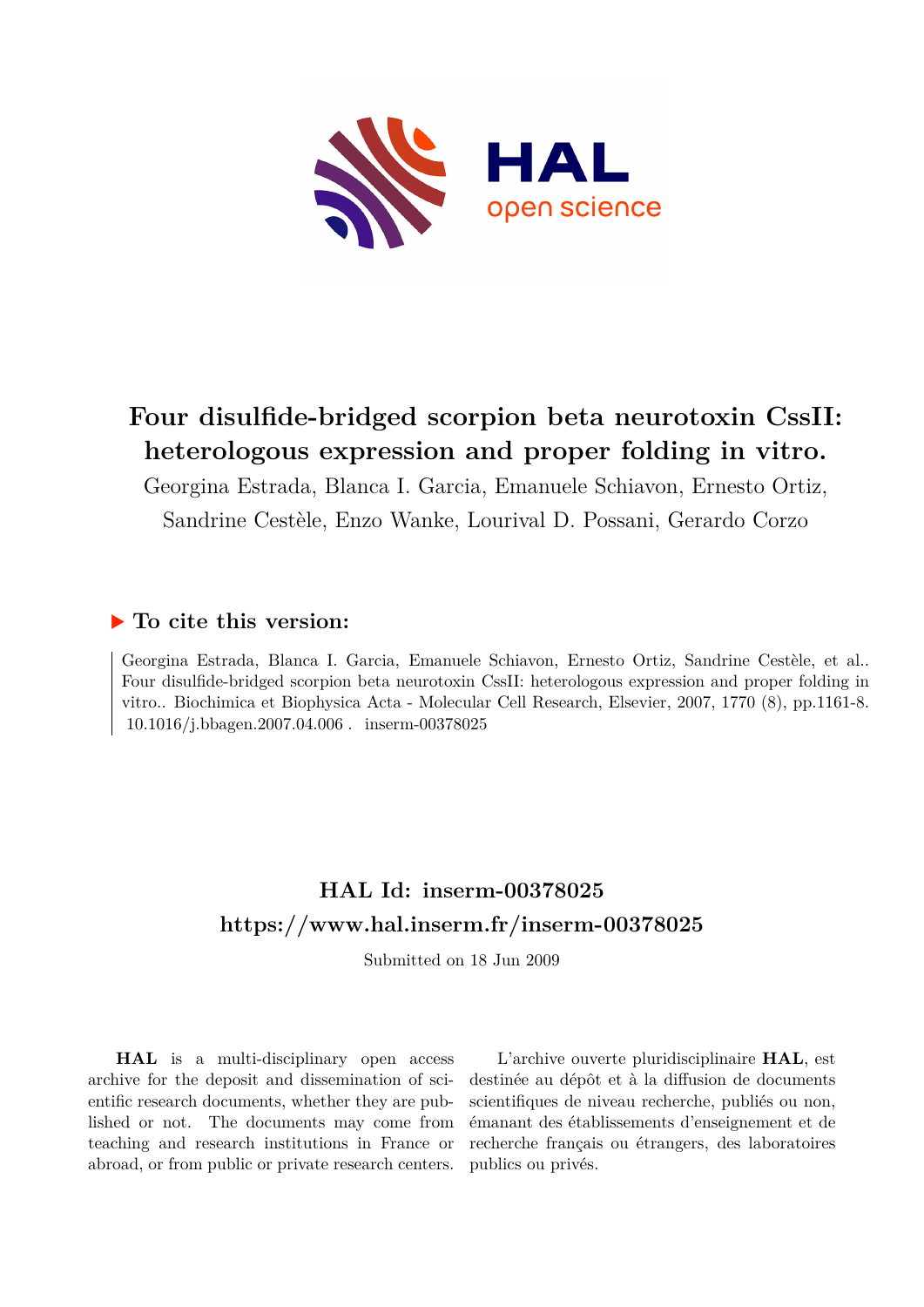## **Four disulfide-bridged scorpion beta neurotoxin CssII: heterologous expression and proper folding** *in vitro*

Georgina Estrada<sup>1</sup>, Blanca I. Garcia<sup>1</sup>, Emanuele Schiavon<sup>2</sup>, Ernesto Ortiz<sup>1</sup>, Sandrine Cestele<sup>3</sup>, Enzo Wanke<sup>2</sup>, Lourival D. Possani<sup>1</sup>, and Gerardo Corzo<sup>1,\*</sup>

1 Departamento de Medicina Molecular y Bioprocesos, Instituto de Biotecnología, Universidad Nacional Autónoma de México, UNAM. Apartado Postal 510-3, Cuernavaca Morelos, 61500, MEXICO.

2 Dipartimento di Biotecnologie e Bioscienze, Università di Milano-Bicocca, MILANO, 20126, Italy.

3 Institut des Neurosciences Grenoble-GIN, IRTSV/CCFP-CEA GRENOBLE, 38054 Grenoble Cedex 09, France.

\* To whom correspondence should be addressed: Instituto de Biotecnología - UNAM, Av. Universidad 2001, Cuernavaca, Morelos, 62210, Mexico. Tel. +52-777-317-1209; FAX +52-777-317-2388; Email: corzo@ibt.unam.mx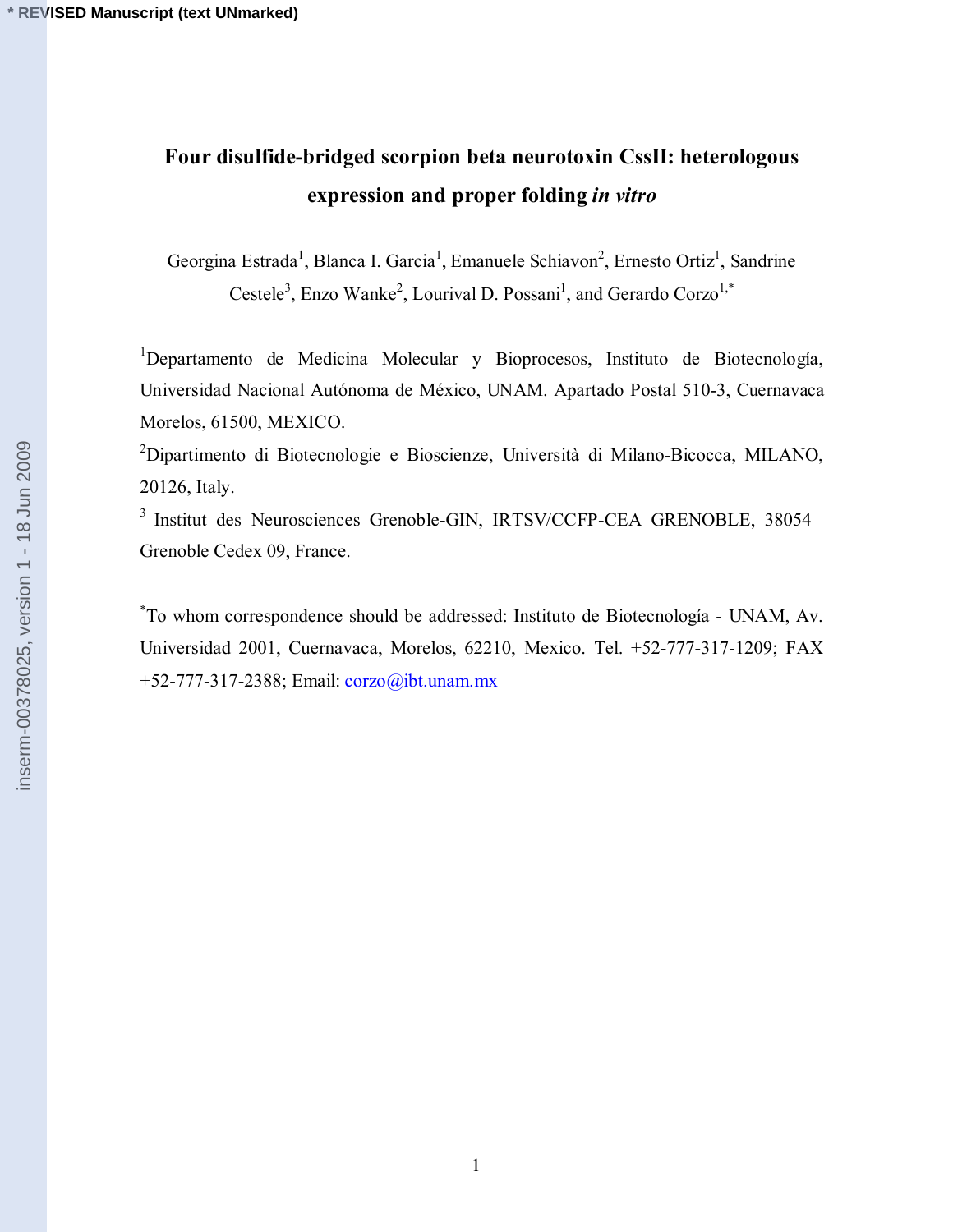#### **Abstract**

 The gene of the four disulfide-bridged *Centruroides suffusus suffusus* toxin II was cloned into the expression vector pQE30 containing a 6His-tag and an FXa proteolytic cleavage region. This recombinant vector was transfected into *E. coli* BL21 cells and expressed under induction with isopropyl thiogalactoside (IPTG). The level of expression was 24.6 mg/L of culture medium, and the His tagged recombinant toxin (HisrCssII) was found exclusively in inclusion bodies. After solubilization the HisrCssII peptide was purified by affinity and hydrophobic interaction chromatography. The reverse-phase HPLC profile of the HisrCssII product obtained from the affinity chromatography step showed several peptide fractions having the same molecular mass of 9,392.6 Da, indicating that HisrCssII was oxidized forming several distinct disulfide bridge arrangements. The multiple forms of HisrCssII after reduction eluted from the column as a single protein component of 9,400.6 Da. Similarly, an *in vitro* folding of the reduced HisrCssII generated a single oxidized component of HisrCssII, which was cleaved by the proteolytic enzyme FXa to the recombinant CssII (rCssII). The molecular mass of rCssII was 7,538.6 Da as expected. Since native CssII is amidated at the C-terminal residue whereas the rCssII is heterologously expressed in the format of free carboxyl end, there is a difference of 1Da, when comparing both peptides (native versus heterologously expressed). Nevertheless, they show similar toxicity when injected intracranially into mice, and both nCssII and rCssII show the typical electrophysiological properties of beta-toxins in  $Na<sub>v</sub>1.6$  channels, which is for the first time demonstrated here. Binding and displacement experiments conducted with radiolabelled CssII confirms the electrophysiological results. Several problems associated with the heterologously expressed toxins containing four disulfide bridges are discussed.

Keywords: *Centruroides suffusus suffusus*, expression, protein folding, recombinant, scorpion, toxin

#### **1. Introduction**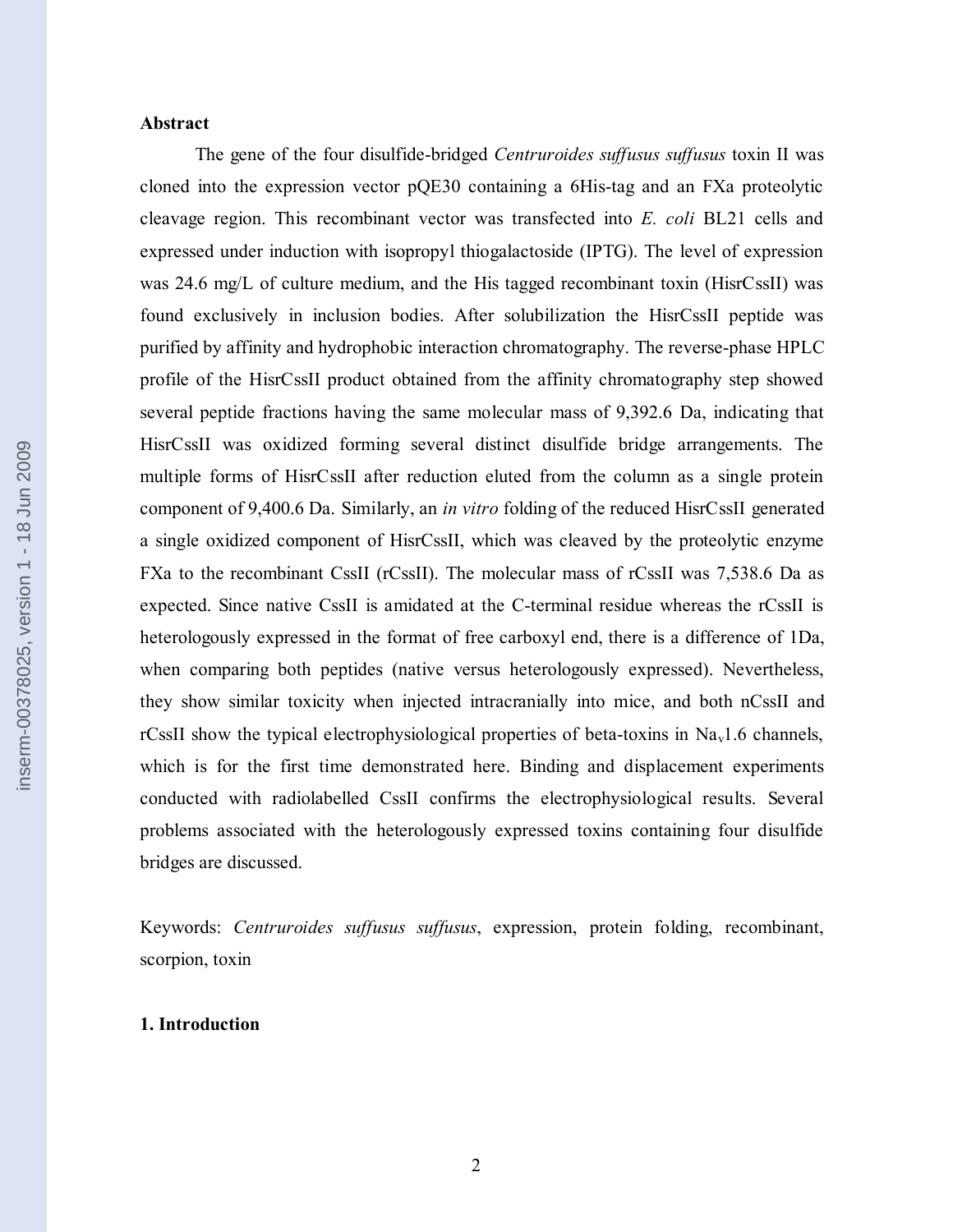Scorpion toxins that affect the voltage-gated sodium channels are essential tools for the study of their functional mechanism of action, for discrimination of different channel sub-types as well as for studying the structure-function relationship between channels and toxins. The sting of the buthid scorpion *Centruroides suffusus suffusus* is one of the most poisonous to the rural human population in the Northwest of Mexico, particularly to children, and it is a serious problem of Public Health in this region of the country, meanly in the State of Duranto [1]. CssII is the most abundant and noxious molecule of this venom, which is toxic to mammals and it is the principal component responsible for the toxicity of the whole venom in humans (unpublished results). The primary structure of CssII comprises 66 residues and 8 half-cystines that make four disulfide bridges. CssII binds with nanomolar affinity to the site-4 of the voltage-gated sodium channels [2].

Several communications have reported the production of recombinant voltagegated sodium channel toxins by heterologously expression in bacteria [3-9] and yeast [10]. However, in general these publications, even when expressing the same neurotoxin, do not present a clear description of their purification methods [3, 4, 8, 10], and most important yet, they have not included the demonstration of biological activity *in vivo* of their products [3-5, 8, 10]. One of the most important issues for heterelogous expression of proteins is to find the correct folding conditions, especially for correct disulfide bridge formation that allow the recombinant molecules to be biologically active. The number of possible structural forms for a protein rich in cysteines increases with the number of disulfide bridges in the molecule; consequently, to obtain a structural long-standing and *in vivo* functional recombinant protein with *n* number of half-cystines, the right structure has to be one of the N! / PD!  $A^{PD}$  structural forms, where N is the number of half-cystines, PD is the number of cystines, and A is 2 (a disulfide arrangement). Therefore, the number of possible structural forms for CssII, a four disulfide-bridged scorpion toxin, which modifies sodium channel currents, is 105. Unfortunately, some reports that have claimed to express successfully four disulfide-bridged neurotoxins have not demonstrated the correct folding and the biological activity of the product [3-5, 8, 10]. However, there are some reports (e.g. [6, 7, 11-13]) that succeeded to express a correct and folded toxin, by reduction and refolding the product *in vitro*; however, such toxins have from one to four extra residues attached to their N-terminal region. The interest of our research group is to obtain the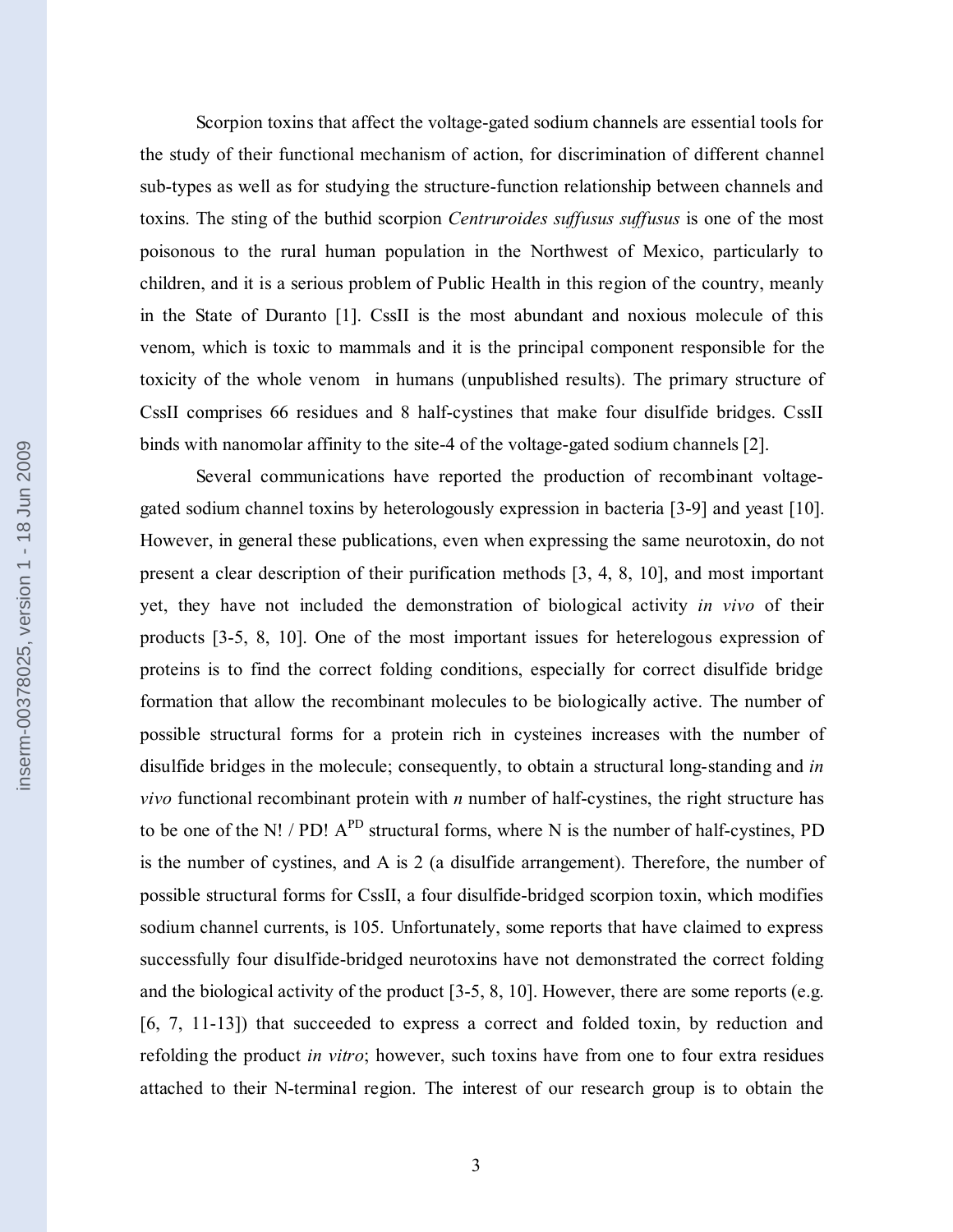expression of a voltage-gated sodium channel toxin with four disulfide-bridges, capable of reproducing the same structure and function (symptoms of intoxication) in animal models, as the native peptide does. Here we report a robust method for obtaining a recombinant CssII with similar secondary structure and biological activity in mice, as that of the native CssII. The electrophysiological characterization of both the native and the recombinant toxin is described. As it is demonstrated here for the first time that CssII is capable of modifying the gating mechanism of the sub-type of sodium channel ( $Na<sub>v</sub>1.6$ ).

#### **2. Material and methods**

#### *2.1. Bacterial strains, enzymes and plasmids.*

*E. coli* DH5-α was used for plasmid propagation. BL21 was used for the expression of the toxin-fusion proteins. Plasmids pKS (Stratagene, Amsterdam, The Netherlands) and pQE30 (Qiagen) were used for cloning and production of the fusion proteins with a 6His-tag, respectively. Restriction enzymes, *Taq* polymerase, Factor Xa and T4 DNA ligase were purchased from New England Biolabs.

#### *2.2. cDNA library construction*

A cDNA library was constructed with RNA extracted from a single telson (last postabdominal segment of the animal, which contains the stinger and a pair of venomous glands) of a *C. suffusus suffusus* scorpion. For RNA isolation the "Total RNA Isolation System" of Promega (Madison, WI) was used. With this material a full-length cDNA phagemid library was prepared using the SMART cDNA Library Construction Kit (CLONTECH Lab., Palo Alto, CA). The titer of the amplified cDNA library contained 1  $\ge 10^9$  recombinant clones.

#### *2.3 Gene Cloning*

Based on the information obtained from direct peptide sequencing of CssII [2], an specific oligonucleotide was designed and used for the PCR reaction using as a template the cDNA material from the Library. The PCR reaction was performed in 1X Vent DNA polymerase buffer, 200 µM dNTPs, 0.25 µM forward primer (5´-ATA AAG AGG GCT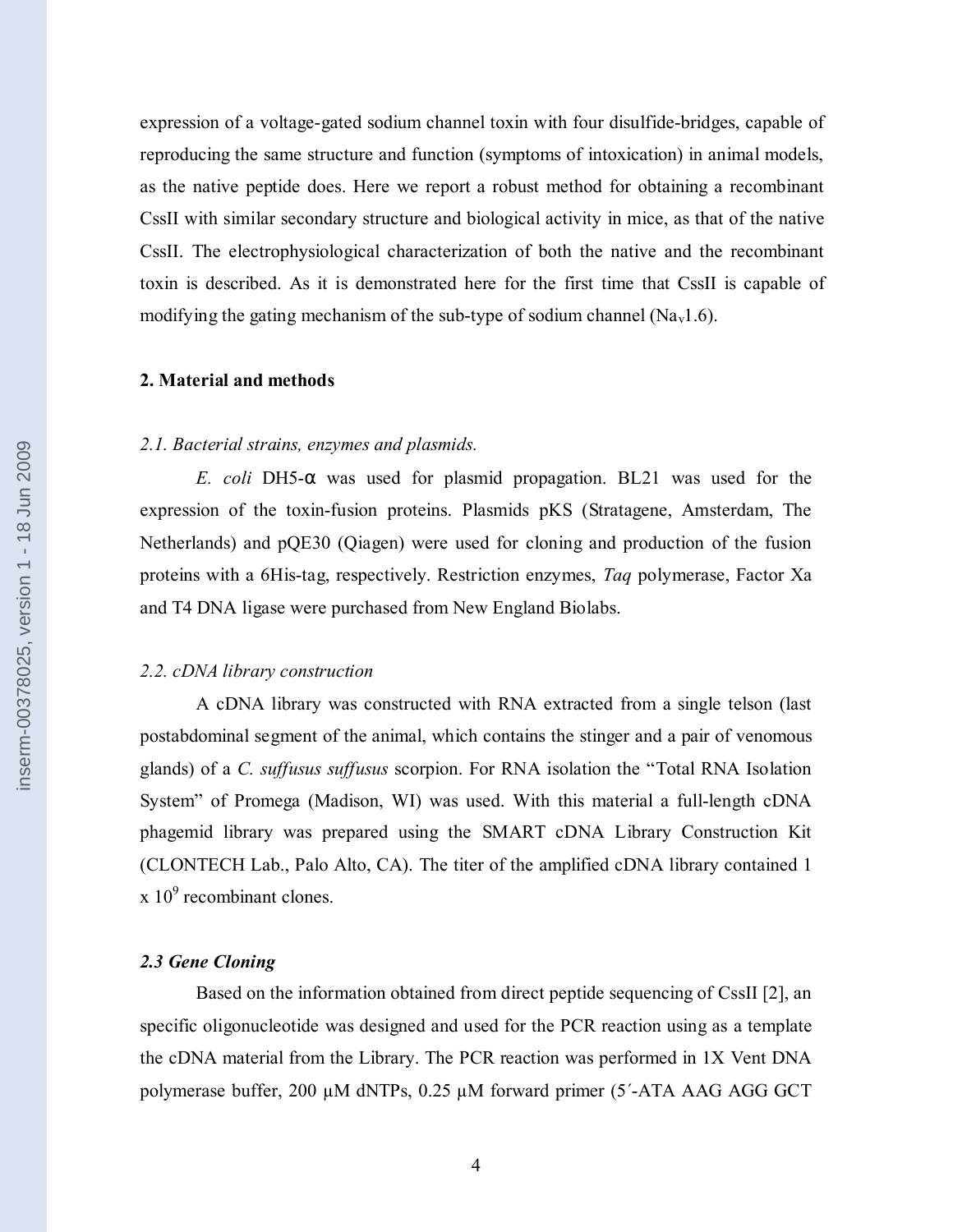ATC TGG-3<sup>'</sup>) 0.25 µM; reverse CDS3'primer (5'-ATT CTA GAG GCC GAG GCG GCC GAC ATG-3 $^{\prime}$ ) and 2 units of Vent DNA polymerase in a final volume of 50  $\mu$ l in a Perkin Elmer 9600 instrument. The reaction was incubated at 94°C for 5 min and 50 °C for 7 min before Vent polymerase was added. The mixture was then incubated at 72 °C for 1 min for one cycle. After the initial cycle, the mixture was incubated at 94°C for 30 s, 50ºC for 40 s and 72ºC for 30 s per 35 cycles, followed by a final 7 min step at 72ºC. PCR products were purified using a Centricon 100 column (Amicon) following the manufacturer instructions, and then ligated into a *pKS+*EcoRV digested plasmid. The ligation reaction was used to transform competent *E. coli* DH5-α cells. Positive clones were sequenced from both ends using the Thermo sequenase radiolabeled terminator cycle sequencing kit (Amersham).

#### *2.4. Plasmid construction*

The DNA fragment encoding the CssII sequence, preceded by Factor Xa recognition site was amplified by PCR from a cDNA clone obtained from the library previously described (Figure 1). Thus, the plasmid contained: the 6His-tag, the sequence coding for the amino acids recognized by the protease (Factor Xa) and the gene of CssII. This construction was named pQE30XaCssII, and its product is here abbreviated: HisrCssII. It is also necessary to mention that we have corrected our initial clone found, for preferential codon usage according to *E. coli*. Also our first cloned gene had the amino acid glycine in position 27 (Gly27). The actually reported sequence of CssII contains Arg27. This substitution was also introduced in our pQE30XaCssII, in order to obtain the exact same amino acid sequence as originally described for CssII [2].

Appropriate oligonucleotides were designed for introducing the enzymatic restriction sites *Bam*HI and *Pst*I for directional insertion into pQE-30. The PCRamplified product was cloned into pKS, digested with *Eco*RV and subcloned using standard methods. The PCR amplifications were carried using the following oligonucleotides: CssIIB corresponds to 5'- GGATCCATCGAGGGAAGGAAAGAGGGCTATCTGGTAA-3', and CssIIP: 5'- CTGCAGTTACTAGTTGCATGTTTTATTAGGAAGG-3'. The PCR conditions were: 5 min at 94ºC, 30 cycles for 30 s at 94ºC, 30 s at 55ºC, 30 s at 72ºC, and a final extension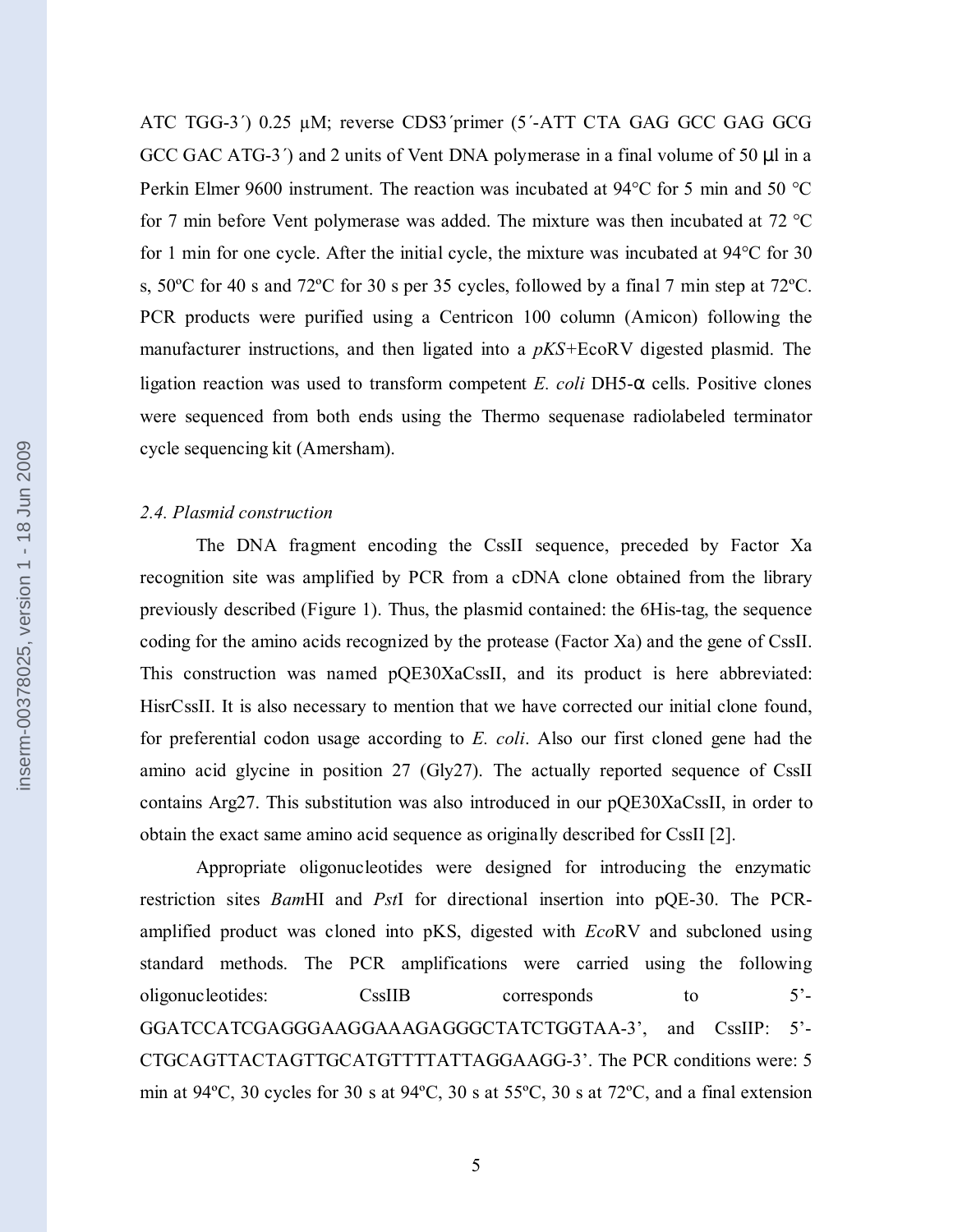of 5 min at 72ºC. The PCR products and the corresponding plasmids were digested with the corresponding restriction enzymes at 37ºC overnight and purified by column (QIAquick) before ligation. The ligation reaction  $(20 \mu l)$  was carried out with T4 DNA ligase with a 10 folds insert excess over plasmid for 16 h at 16ºC. Ten microliters of the ligation reaction were used to transfect competent *E. coli* DH5-α cells. Positive clones with the expected insert were grown in LB ampicillin medium. The plasmids of positive colonies were purified by means of the High Pure Plasmid Isolation Kit (Roche). Plasmid constructs were verified by sequencing from both sites, the insert boundaries to confirm the reading frame and conservation of restriction sites. BL21 strains were transfected with the corresponding plasmid during 2 min at 42ºC, followed by 5 min in ice and 30 min recovery at 37ºC in LB medium. Plates of LB contained 100 µg of ampicillin.

#### *2.5. Overproduction and purification of HisrCssII*.

*E. coli* strain BL21 cells expressing the plasmid pQE30XaCssII were grown in LB medium. After the absorbance at 600 nm reached 0.5 of absorption units, the cultures were induced with 1 mM IPTG (isopropyl-β-D-thiogalactopyranoside) for 6 h at 21 ºC. Cells were harvested by centrifugation (4000 x *g* for 20 min) using a Beckman centrifuges model J2-21, recovered in washing buffer (20 mM Tris-HCl, pH 8.0) and lysed with a French pressurizing device (900 psi). This material was centrifuged again (4000 x g for 20 min). The insoluble fraction was resuspended twice with the washing buffer and centrifuged in the same conditions. The recombinant toxin was extracted from the inclusion bodies using 6M guanidinium chloride (GndHCl) in a 0.05 M Tris-base, buffer, pH 8.0 and centrifuged for 40 min in a refrigerated Hettich Universal 32R centrifuge. The supernatant was purified by affinity column. Purification of the HisrCssII by Ni-NTA (Ni-nitrilotriacetic acid) affinity column chromatography was performed according to the instructions of the manufacturer (Qiagen) using denaturing conditions with buffer A (6M GndHCl in a 0.05 M Tris-base buffer, pH 8.0) and buffer B (6M GndHCl in 0.05 M Tris-base buffer, containing 400 mM imidazole, pH 8.0). Buffer B was eliminated by a second purification step under reverse-phase HPLC. An analytic  $C_{18}$ reverse-phase column (Nacalai-Tesque Japan) was run from solvent A (0.1% trifluoroacetic acid – TFA- in water) to solvent B  $(0.1\%$  TFA in acetonitrile). The HPLC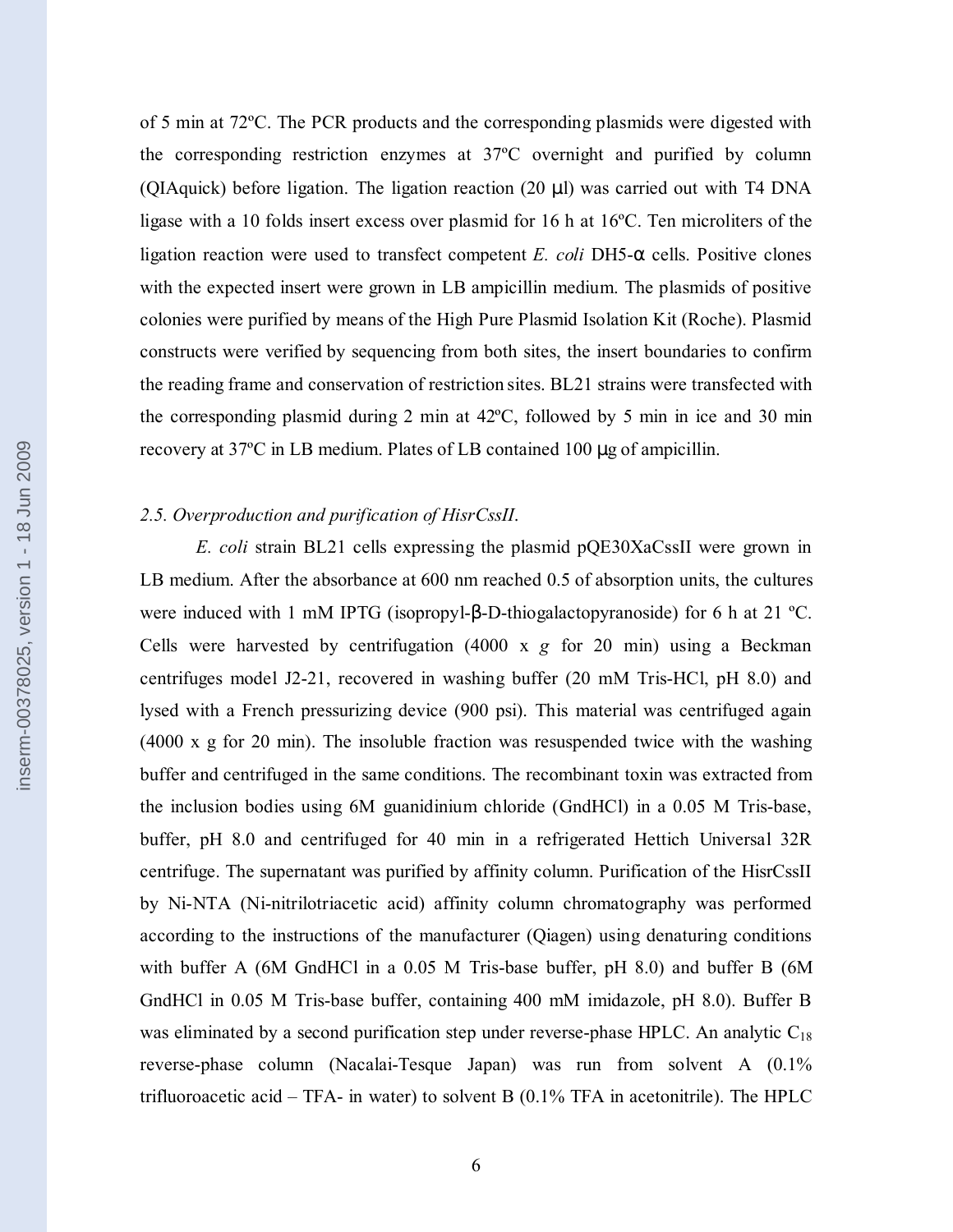system previously described [14] was used for this separation, and the gradient was run from 20% to 60% solvent B, during 40 min. The HisrCssII product was vacuum dried and reduced using 50 mM DTT in 0.05 M Tris-base buffer, pH 8.0. The recombinant product was allowed to fold under controlled conditions using 2 M GndHCl in 0.05 M Tris-base buffer, pH 8.0, containing 1 mM reduced glutathione (GSH)/0.1 mM oxidized glutathione (GSSG). Recombinant HisrCssII was cleaved by FXa using a ratio 50:1 respectively in 10 mM Tris-base buffer, pH 8.0, at room temperature for 14 h. The full recombinant CssII (rCssII) was cleaved from the His-tail by FXa enzymatic treatment and eluted from a reverse-phase column, vacuum dried and stored at -20ºC. The identity of the toxin was confirmed by both automatic Edman degradation and mass spectrometry analysis using a Finnigan  $LCQ<sup>DUO</sup>$  ion trap mass spectrometer (San Jose, CA, USA). The two last techniques used for chemical identification of proteins are currently being used in the laboratory and are well documented elsewhere [14].

#### *2.6. Gel electrophoresis*

The resolving and stacking gel solutions are modified versions of the Laemmli system [15]. The 12.5 % resolving gel solution (6.5 ml) containing 375 mM Tris (pH 8.6), 0.1% SDS, 12.5 % acrylamide/bisacrylamide solution (38:1), 0.05% APS, and 0.05% TEMED was well mixed in that order. The 2% stacking gel solution (containing 375 mM Tris (pH 6.8), 0.1% SDS, 2% acrylamide/bisacrylamide solution (38:1), 0.05% APS, and 0.1% TEMED) was added on top of the resolving gel. The comb was inserted, and the stacking gel was allowed to stand until polymerization (approximately 1 h).

The sample protein concentration was measured and adjusted to 6 mg/ml with lyses buffer. An equal volume of 2 µl SDS sample buffer was added, and the mixture was heated at 100 °C for 3 min. The electrode chamber was filled with the running buffer (25 mM Tris, 192 mM glycine, and  $0.1\%$  SDS, pH 8.3), and samples (12  $\mu$ g proteins/lane) were subjected to analysis. Unstained high-molecular weight protein standard served as a reference band to ensure accurate molecular weight identification. Gel electrophoresis was performed at a constant current of 6.5 mA/plate for 2 h at room temperature and at a constant 100 V in succession until the bromophenol blue reached approximately 5 mm above the bottom of the gel. After electrophoresis, the gel slabs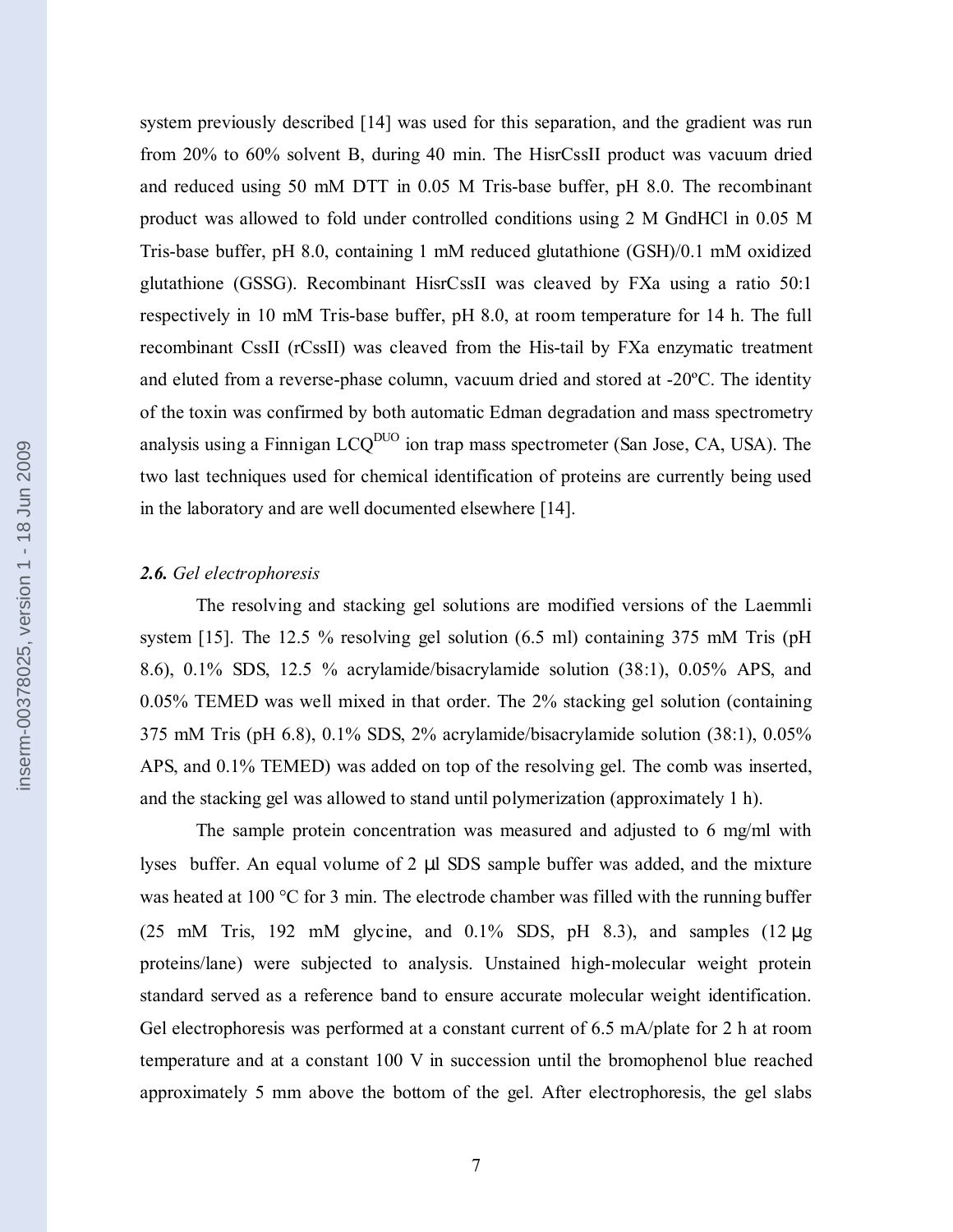were stained with Coomassie brilliant blue R-250 in 25% isopropanol and 10% acetic acid and subsequently were destained in a 10% methanol and 5% acetic acid solution.

#### *2.7. Circular Dichroism (CD) measurements*

CD spectra were obtained on a Jasco J-725 spectropolarimeter (Jasco, Japan). The spectra were measured from 260 to 189 nm in 60% trifluoroethanol to promote hydrogenbonding [16], pH 7.1 at room temperature, with a 1 mm path-length cell. Data were collected at 0.1 nm with a scan rate of 50 nm/min and a time constant of 0.5 s. The concentration of the toxins rCssII, native CssII and HisrCssII was  $250 \mu g/ml$ . Data were the average of three separate recordings and analyzed according to Andrade et al. [17].

#### *2.8. Biological activity*

The protocol used for assaying the activity of these peptides *in vivo*, using the mice model, was followed according to the guidelines of our Institute Committee of Animal Welfare, keeping the number of animals to a minimum required to validate the experiments.

Male mice (CD-1, 20 g body weight) were tested by intracranial and intra-peritoneal injection. Pure peptides HisrCssII, rCssII, and CssII were diluted up to 5 µl (for intracranial inoculation) or 200 µl (intra-peritoneal inoculation) with bovine serum albumin (BSA) solution (20 mg/ml in 0.9% NaCl) and injected with a 10  $\mu$ l microsyringe fitted with a glass capillary. The injection was performed mid-way between the left eye and the left ear (intracranial) or with 1 ml syringe into the peritoneal cavity (intraperitoneal), respectively. Negative controls were done with saline solution only and positive controls with the neurotoxic scorpion peptide LqhIV isolated in our laboratory [18]. Mice were observed for toxicity symptoms up to 24 hours.

#### *2.9. Electrophysiological experiments*

2.9.1 Cell culture. The HEK293 cell line stably expressing human  $Na<sub>v</sub>$  1.6 (generously donated by Dr. J.J. Clare of GlaxoSmithKline, Medicines Res. Centre, Gunnels Wood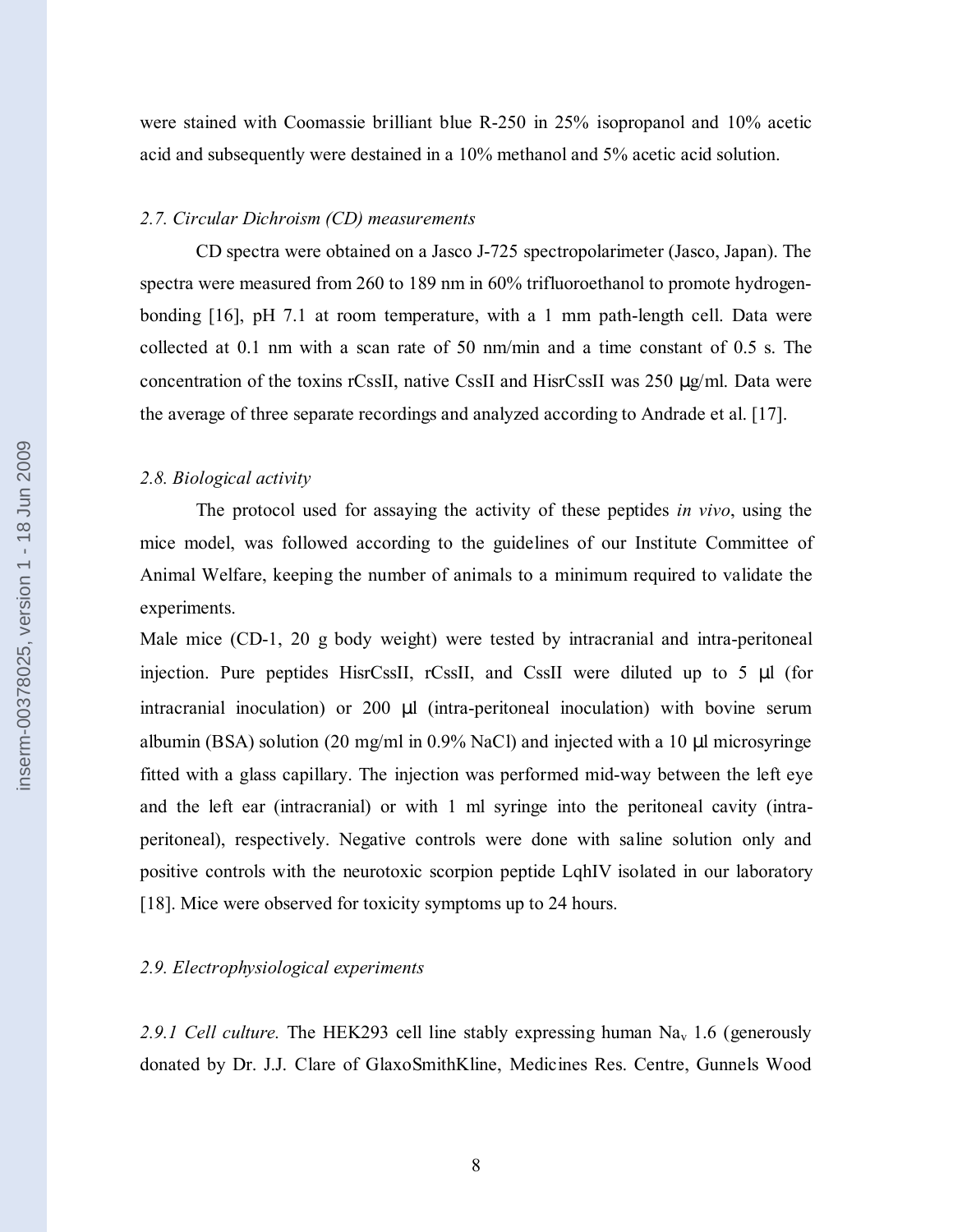Rd., Stevenage, Herts SG1 2NY, UK) was cultured in modified Dulbecco's medium supplemented with 10% fetal bovine serum as described by [19].

*2.9.2 Solutions and drugs.* The standard extracellular solution contained (mM): NaCl 130, KCl 5, CaCl<sub>2</sub> 2, MgCl<sub>2</sub> 2, HEPES-NaOH 10, D-glucose 5, pH 7.40. The standard pipette solution contained (mM):  $K^+$ -aspartate 130, NaCl 10, MgCl<sub>2</sub> 2, EGTA-KOH 10, Hepes-KOH 10, pH 7.3. Known quantities of the toxins were dissolved in the extracellular solution immediately before the experiments. Tetrodotoxin (TTX, Sigma, Italy) was used for correction purposes at 100 nM.

*2.9.3 Patch-clamp recordings and data analysis.* The extracellular solutions were delivered through a remote-controlled 9-hole (0.6 mm) linear positioner placed near the cell under study; the average response time was 2-3 seconds. The currents were recorded at room temperature using the MultiClamp 700A (Axon Instruments, USA) as previously described [19, 20]. In brief, pipette resistance was about 1.3-2.1 MOhms; cell capacitance and series resistance errors were carefully (85-90%) compensated for, before each run of the voltage clamp protocol in order to reduce voltage errors to less than 5% of the protocol pulse. The P/N leak procedure, pClamp 8.2 (Axon Instruments, USA) and Origin 7 (Microcal Inc., USA) software were routinely used during data acquisition and analysis.

#### *2.10. Radio-iodination experiments*

*2.10.1 Neuronal membrane preparation.* Rat brain synaptosomes were prepared from adult albino Wistar rats. Homogenization of rat brain was performed in 0.32M sucrose buffer containing 20 mM HEPES-Tris, pH 7.4. Following centrifugation at 1,000 g for 5 minutes, the supernatant was recentrifuged at 10,000 g for 20 min (P2 fraction). The pellet was resuspended in the buffer used for the homogenization.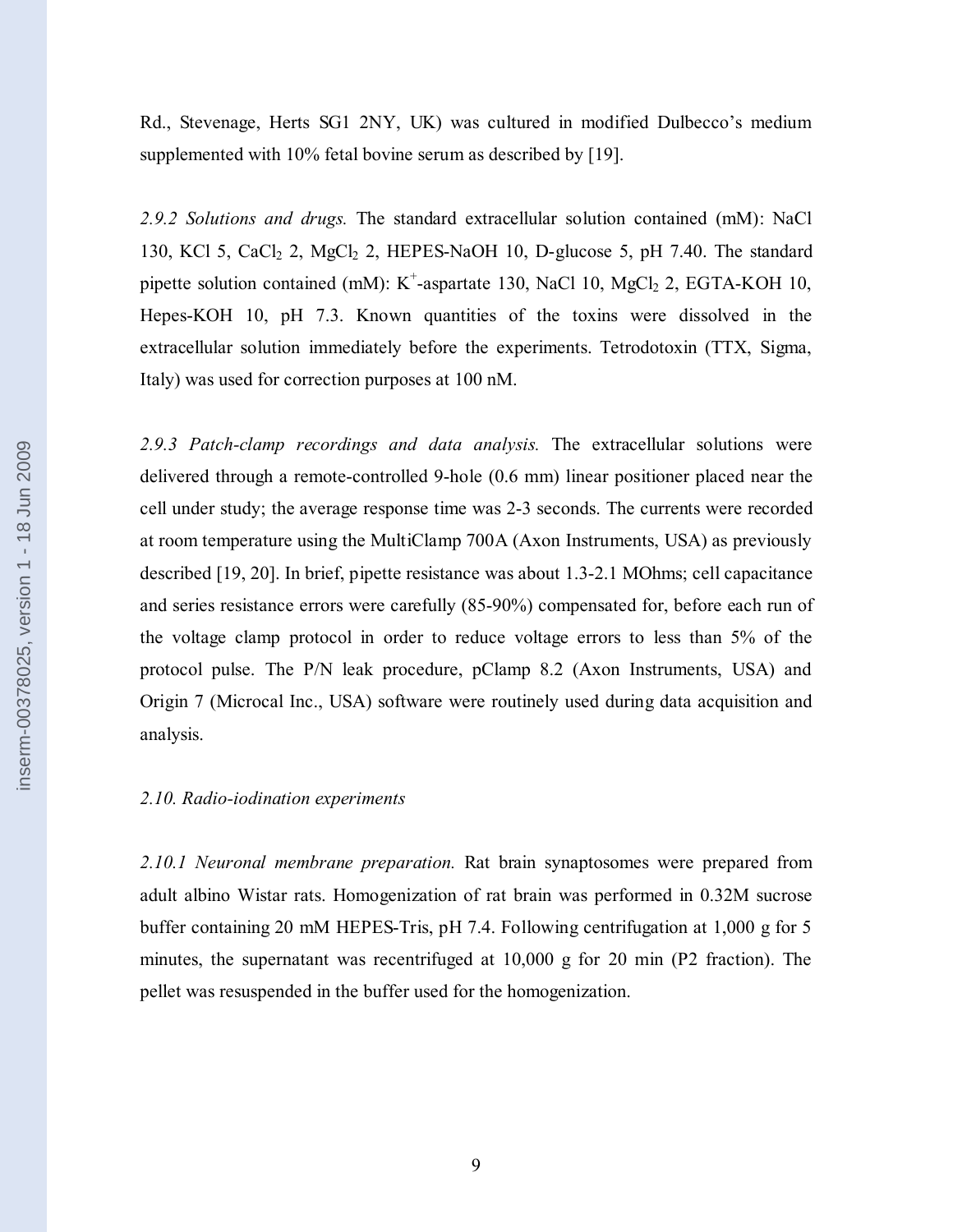*2.10.2 Radioiodination.* CssII was radio-iodinated by lactoperoxydase as previously described [21] using 1 nmol of toxin and 1 mCi of carrier-free  $Na^{125}I$ . The monoiodotoxin was purified as described previously [22].

*2.10.3 Binding assays.* Equilibrium competition assays were performed using increasing concentrations of unlabelled toxin in the presence of a constant low concentration of the radioactive toxin. The binding medium composition was; Choline-Cl, 130 mM; KCl, 5.4 mM; Glucose, 5.5 mM; HEPES 50 mM and BSA 2 mg/ml, pH 6.5. Rat brain synaptosomes were suspended in 0.2 ml binding buffer containing <sup>125</sup>I-CssII. After incubation 1h at room temperature, the reaction mixture was diluted with 3 ml ice-cold wash buffer and filtered through GF/C filters under vacuum. Filters were rapidly washed twice with additional 3 ml buffer. Non-specific binding was determined in the presence of 70 nM unlabelled CssII and consist typically of 5-9% of the total binding. Each experiment was performed at least three times.

#### **3. Results and Discussion**

#### *3.1 Gene cloning and recombinant expression*

As described in the Material and Methods section, a gene coding a CssII-like toxin was found (Fig. 1A). However, its sequence analysis revealed a discrepancy in the DNA with respect to the amino acid sequence determined by Edman degradation using the native toxin. In position 27 the cDNA showed a Gly substituting for an Arg [2]. Also it is noteworthy to mention that the native CssII is aminated at its C-terminus (Fig. 1 A). Moreover, the Leu26 codon in the DNA sequence corresponded to a low usage codon in *E. coli*, so we decided to change it for another codon of Leu different from that found. In order to have a nucleotide sequence that would code for the same native toxin, appropriate oligonucleotides were synthesized and used for re-amplification of the mutagenized DNA introducing the vector-compatible restriction sites. The mutagenic oligonucleotide was CssIIG27R: 5'-CTG TTT GCA TTC GCG CAG GCA ATA ATC GTT-3' (30-mer, the mutagenic triplets are showed underlined), and the amplification primers were CssIIB: 5'-GCG GAT CCA TCG AGG GAA GGA AAG AAG GCT ATC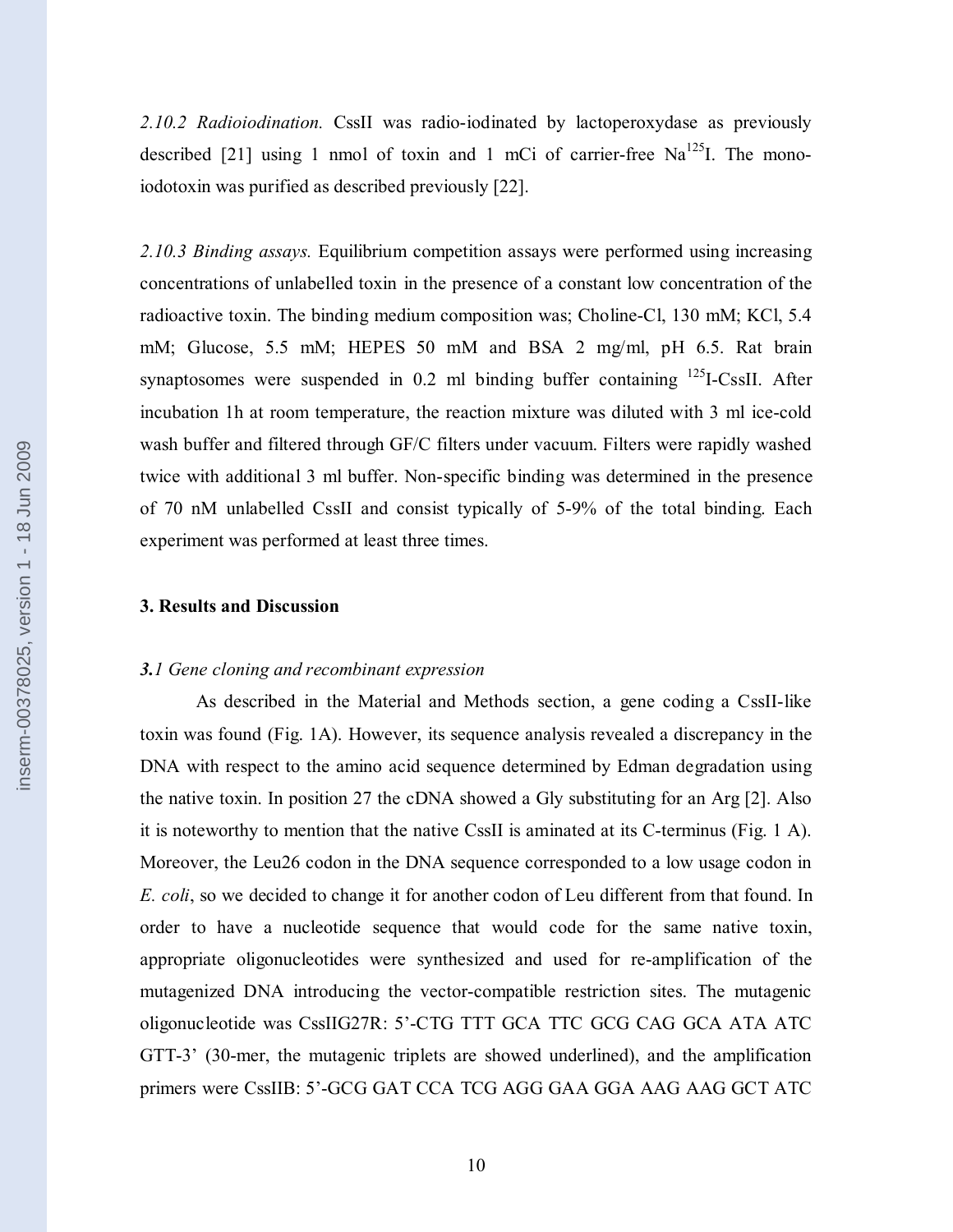TGG TAA G-3' (40-mer, the HindIII site is showed underlined) and CssIIP: 5'-AAA ACT GCA GTT ACT AGT TGC ATG TTT TAT TAG GAA GG-3' (38-mer, the Pst I site is showed underlined). The amplification was performed in two steps. The first (mutagenic) PCR employed oligos CssIIB and CssIIG27R, (8 cycles, using 50°C as annealing temp., followed by 25 cycles with 55°C as annealing temperature). The purified product of the first PCR was then used as mega-primer for the second (amplification) PCR together with oligo CssIIP (8 cycles, using 50°C as annealing temperature), followed by 25 cycles with 60°C as annealing temperature). The product with the expected size  $(\sim 230 \text{ bp})$  was purified with the QIAquick Gel Extraction Kit (QIAGEN), blunt-end cloned into EcoRV-digested pBluescriptKS+ vector (Stratagene) and its sequence was verified. As indicated in Material and Methods, the plasmid pQ30XaCssII was constructed introducing extra amino acid sequences in the gene for the improving purification and proper excision of the mature rCssII (Fig. 1B-C). Therefore, this plasmid contained the information to code a segment of six histidines followed by four amino acids corresponding to cleavage site of the enzyme Factor Xa, and the 66 amino acid residues corresponding to the mature toxin II isolated from *C. suffusus suffusus*.

*E. coli* strain BL21 cells expressed the His tagged FXa recombinant CssII peptide as shown in Fig. 2. Lane 3 of this figure clearly shows the presence of an intense protein band with the molecular weight expected for HisrCssII. It is important to mention that this band was absent in SDS-PAGE-gel corresponding to the soluble extract (data not shown). Hence, it seems that the entire recombinant product expected goes to the inclusion bodies.

#### *3.2. Purification, in vitro folding and enzymatic cleavage*

The cells obtained after induction with IPTG and decanted by centrifugation were resuspended and ruptured with the French Press, as described in Material and Methods. After solubilization with GndHCl the supernatant was purified by affinity column (see same section), and the imidazol eluate was directly loaded into the  $C_{18}$  column for HPLC separation. The results of this chromatogram are shown in Fig. 3 (label A, multiple oxidized forms). Interestingly, all the chromatographic peaks labeled from 1 to 10 had the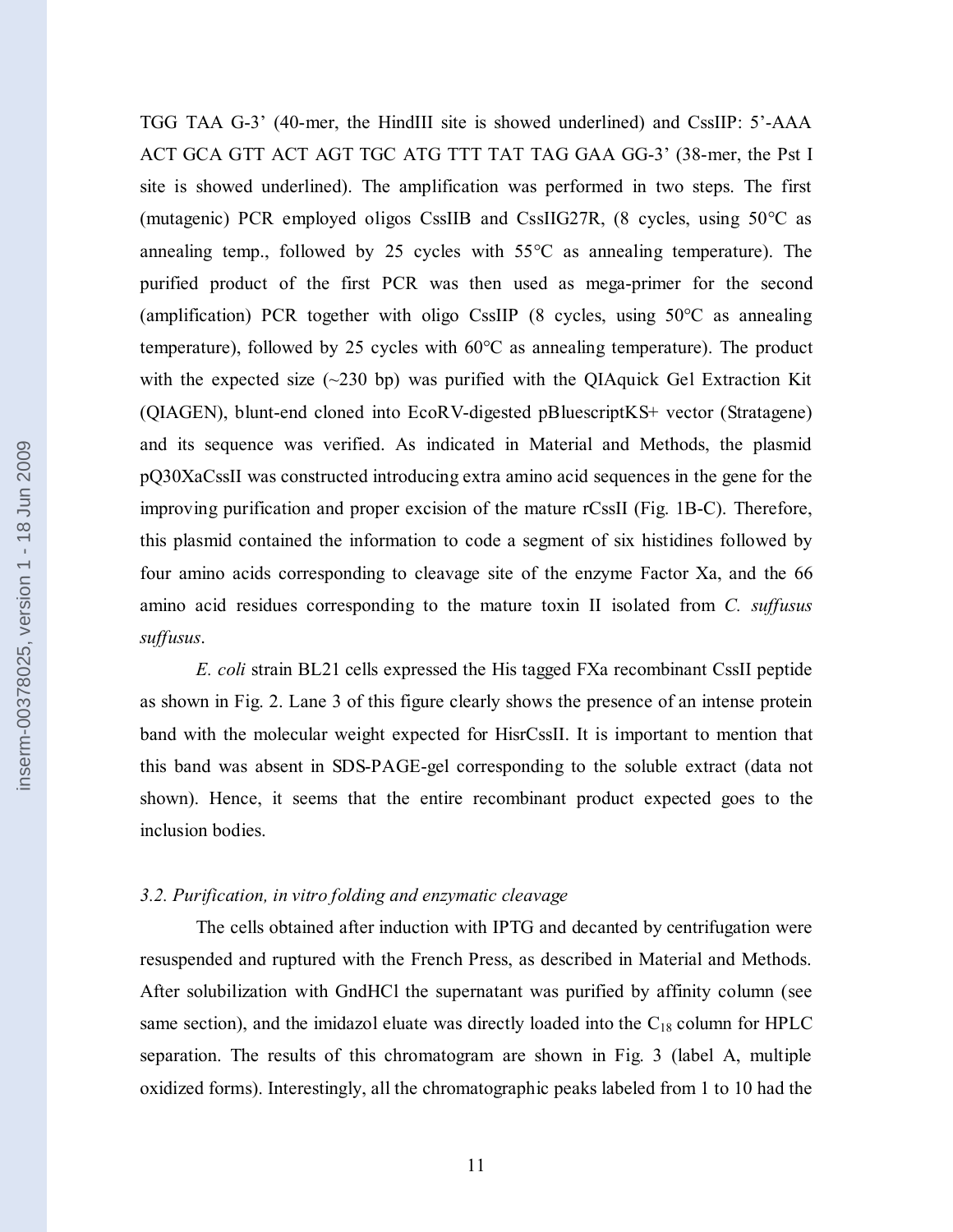nserm-00378025, version 1 - 18 Jun 2009 inserm-00378025, version 1 - 18 Jun 2009

expected molecular mass of the recombinant HisrCssII peptide (9,392.6 Da) and showed symptoms of intoxication when injected intracraneally into mice (20 µg protein each), except fractions 1, 2, 9 and 10. Fractions 4-6 were lethal at this dose. This fact suggests that very likely fractions 4-6 were folded in the correct way, or close enough to sustain the biological effect. The idea that isoforms could have been generated during oxidation of the thiol groups for formation of the disulfide bridges prompted us to conduct an *in vitro* reduction-oxidation step. Fig. 3 (label B, reduced HisrCssII) shows the results of the HPLC separation after chemical reduction of a pool of fractions with DTT. In this graphic, we have superimposed both the results of the HPLC separation of multiple oxidized forms (Fig. 3 label A) and the single reduced form (Fig. 3 label B) in order to show the transformation of the several sub-fractions into only one: the reduced form that elutes latter in this chromatogram. Therefore, a single fraction with a molecular mass of 9,400.6 Da containing 8 Da more than the expected mass because of the reduction of 4 disulfide bridges was found confirming that HisrCssII was oxidized in multiple forms inside the *E. coli* cell or during our extraction procedure. The reduced HisrCssII was folded *in vitro* conditions yielding a single oxidized fraction (Fig. 4A label A). The molecular mass obtained was the expected one (9,392.6 Da) for a fully folded molecule. In this graphic, we have again superimposed both the results of the HPLC separation of the reduced form (Fig. 4A label B) and the single oxidized form (Fig. 4A label A) to show the transformation of the reduced form. The *in vitro* folded HisrCssII from Fig. 4A (label A) was cleaved with the endoprotease FXa (see Materials and Methods). After enzymatic treatment, two fractions with the molecular mass of 9,392.6 and 7,538.6 Da were obtained (Fig. 4B). The molecular mass of the first fraction represents the uncleaved HisrCssII protein and the second one was the rCssII. The Edman degradation of the rCssII peptide confirmed that the first 5 amino acid residues correspond to the expected sequence of a bona fide toxin CssII.

In a typical experiment, starting with 1 L of cell culture, the amount of recombinant HisrCssII obtained was 24.6 mg protein. After the DTT reduction (16.4 mg), *in vitro* folding (5.6 mg), cleavage with factor Xa and the final HPLC purification step, the amount of rCssII obtained was 2.6 mg/L. The in vitro folding of CssII was 34.1%. This yield of renaturation is substantial compared to other higher molecular mass proteins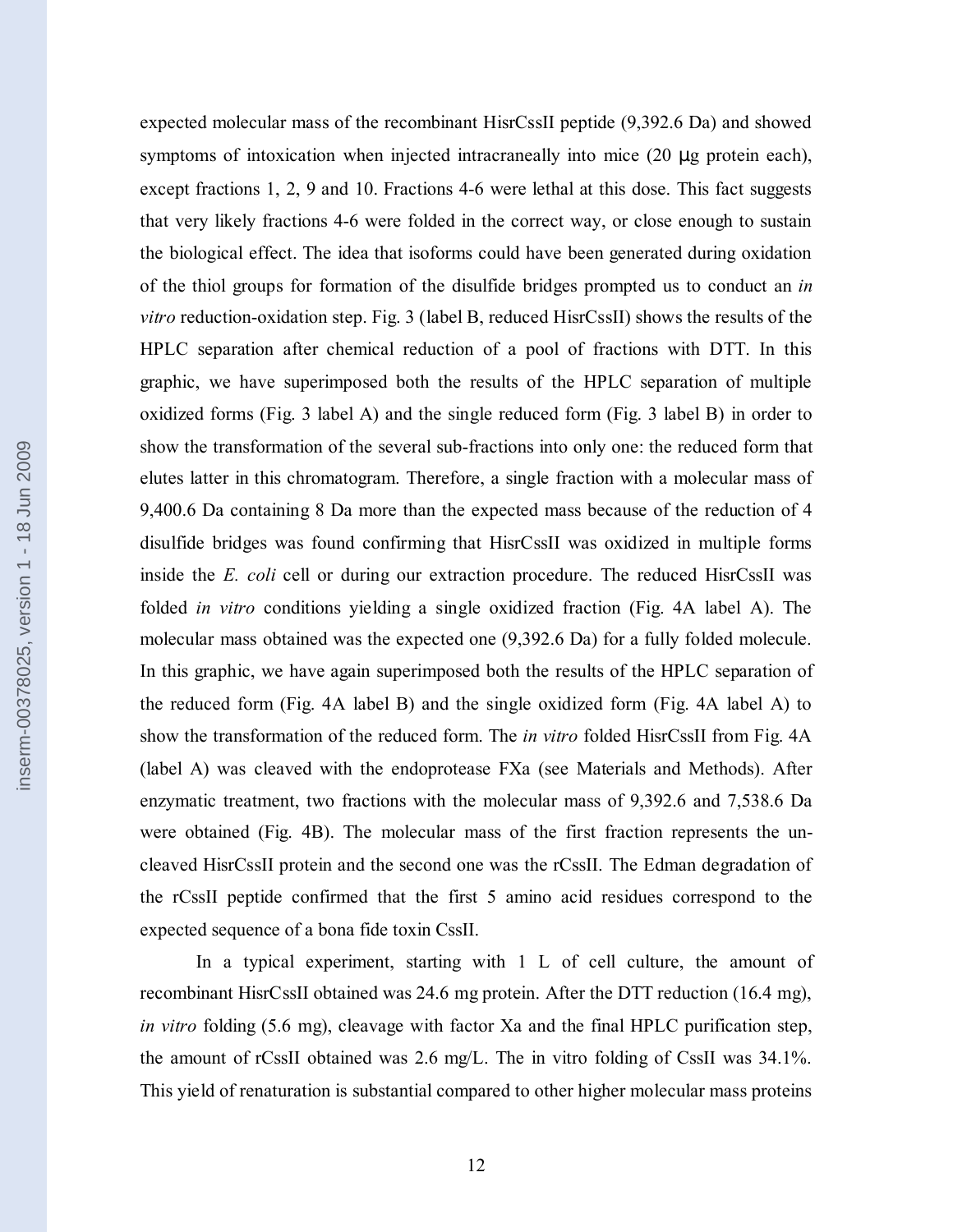obtained by recombinant DNA [23]. However, our experience in synthesizing short peptides and folding them is that according to the primary structure we could obtain from 0 to 45% renaturation [24]. Concerning recombinant scorpion toxins, as an example, Zilberberg et al. [6] renatured the recombinant LqhαIT insect toxin with a yield of active toxin of 5-10 mg/L from 50 mg/L *E. coli* inclusion bodies; that is, a renaturation yield of 20-40%. The same research team obtained 1.2% yield (after denaturation and renaturation) of the recombinant toxin LqhIT2 [7]. Similarly, renaturation of toxin Aah1 performed by M'Barek et al [25] showed a recovery yield that varies from 0.3% to 2% efficiency after refolding, whereas expression and renaturation of the excitatory insectspecific toxin BmK IT-AP from Buthus martensii showed 0.5 mg/L of culture [5]. Some toxins just fold nicely, but unfortunately others do not. The primary sequence of betatoxins CssII (this work), BmK IT-AP [5], CssIV [13] and Bj-rIT [12] are examples of toxins that are easily refolded in vitro with good yields (30-40%).

#### *3.3. Evidence of similar chemical and structural characteristics*

Although the C-terminal amino acids of native CssII and rCssII are different, both CssII and rCssII had similar elution times under similar reverse-phase HPLC conditions (data not shown). The native CssII has an amidated C-terminus, and rCssII has a carboxylated C-terminus. Nevertheless, the circular dichroism of CssII, rCssII and HisrCssII (Fig. 5) showed low absorption for the  $\alpha$ -helix secondary structure and a high content in  $\beta$ -sheets similar to the structure of most known Na<sup>+</sup> channel scorpion toxins [26, 27]. The three peptides adopt the typical  $\alpha/\beta$  motif of most Na<sup>+</sup> channel scorpion toxins that are characterized by negative ellipticities at 208 and 222 nm, and positive bands at 196 nm [26, 27]. Similar secondary structure fractions using aqueous TFE have been previously observed in Na<sup>+</sup> channel scorpion toxins containing  $\alpha/\beta$  structures [18, 27].

#### *3.4. Biological activity*

The LD<sub>50</sub> of the native CssII has been reported to be 5 ng/20 g mice when injected intracranially [2]. Therefore groups of 5 mice each were injected with the equivalent of 3  $LD_{50}$  of the native toxin; that is 15 ng/20g mice of CssII, rCssII or HisrCssII,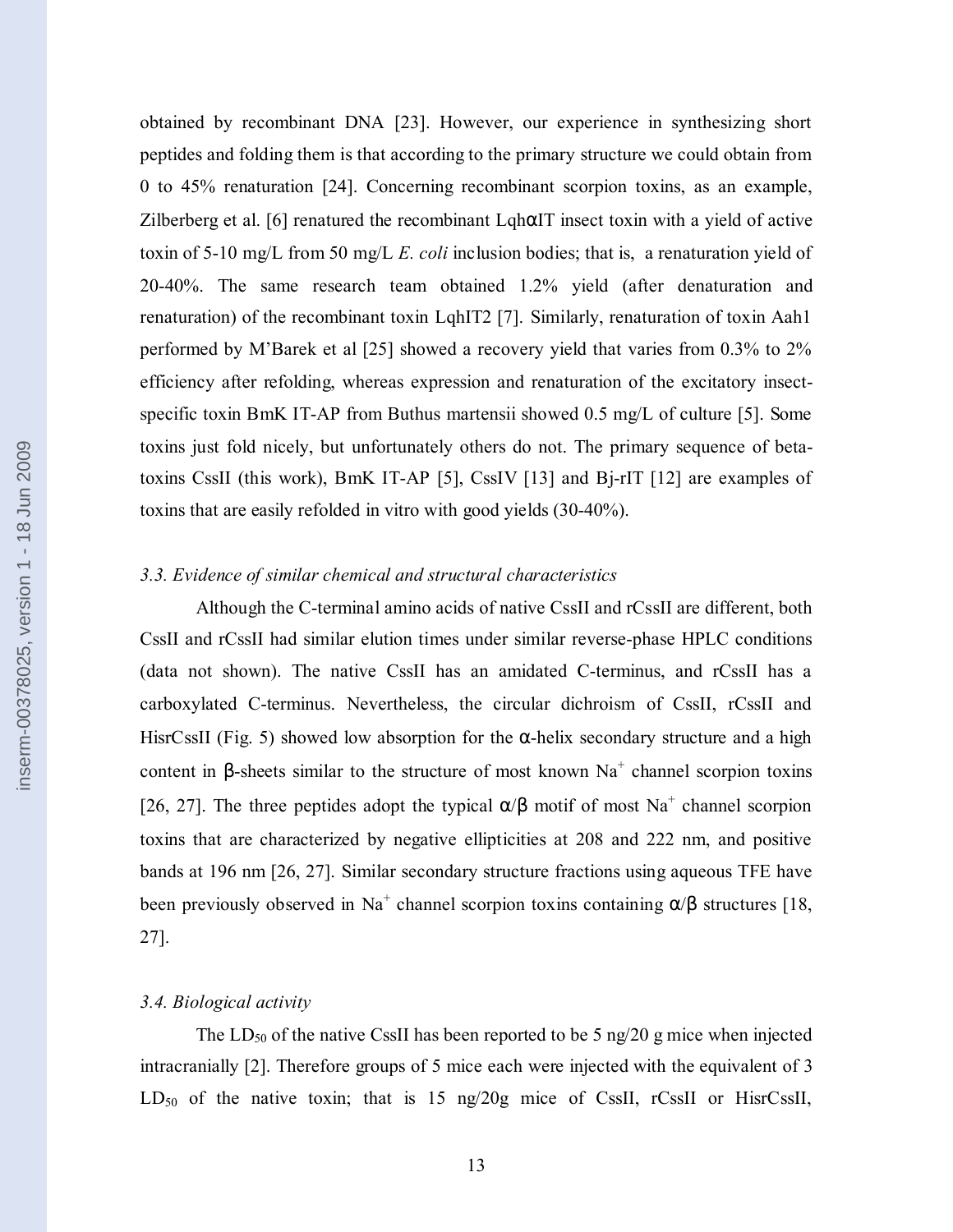respectively. The value of  $3 L D_{50}$  was chosen because a dose-response follows a Normal Cumulative Distribution Function, and this dose represents the probability of p>0.995, under the dose-response curve. It means a >99.5 % confidence that  $3 L D_{50}$  (15 ng/20g) mice) will kill all animals tested if rCssII and HisrCssII have similar toxicity as the native CssII. The value of 3  $LD_{50}$  is an approximation to the  $LD_{100}$ . The groups of mice that were injected with CssII and rCssII did not survive the injection of 3 LD<sub>50</sub> indicating that CssII and rCssII have similar toxicity at the concentration used. Only the group of mice that was injected with HisrCssII survived to this treatment indicating that HisrCssII has lower activity than that of CssII and rCssII. HisrCssII was lethal to mice only at  $15 \text{ LD}_{50}$ (75 ng/mice). When mice were injected intraperitoneally, the  $LD_{100}$  for CssII, rCssII and HisrCssII was observed at 3, 6 and 15  $\mu$ g/20g mice, respectively.

To investigate the specific functional role of these peptides we performed also specific electrophysiological experiments to assess the activity of nCssII and rCssII on cells expressing the Na<sub>v</sub>1.6 isoform of the voltage-gated sodium channels. The typical  $\beta$ scorpion toxin left-shift of the normalized conductance *versu*s membrane potential is shown in Fig. 6A and 6B for the native and recombinant peptides, respectively. Data (see legend) indicate that a fraction of the channels change their biophysical properties according to known properties which have been already studied before by using others  $β$ scorpion toxins, such as CssIV of this species and Cn2 from *Centruroides noxius* venom [20]. It is worth mentioning that the three toxins mentioned here were shown to affect the same sub-type of Na-channel, although with some particular differences concerning the resurgent currents (see reference [20]).

Similarly to the *in vivo* experiments, nCssII had more pronounced effects on the  $Na<sub>v</sub>1.6$  channels than that of rCssII, at the same concentration (Fig. 6A and 6B). Competitive binding experiments support the electrophysiological data. As shown in Fig. 6C, the native CssII inhibits  $^{125}$ I-CssII binding with an IC<sub>50</sub> of 0.10 nM. On the other hand, the  $IC_{50}$  observed for rCssII was 1.5 nM. Although the  $IC_{50}$  of the rCssII is 15 times less efficient than the native toxin, the fact that it binds at a nanomolar concentration to the synaptosomes is a good indication that the recombinant peptide is corrected folded. The difference found is certainly due to the difference of the C-terminal amino acid, which is not amidated in the case of the rCssII. Actually this goes in the same direction of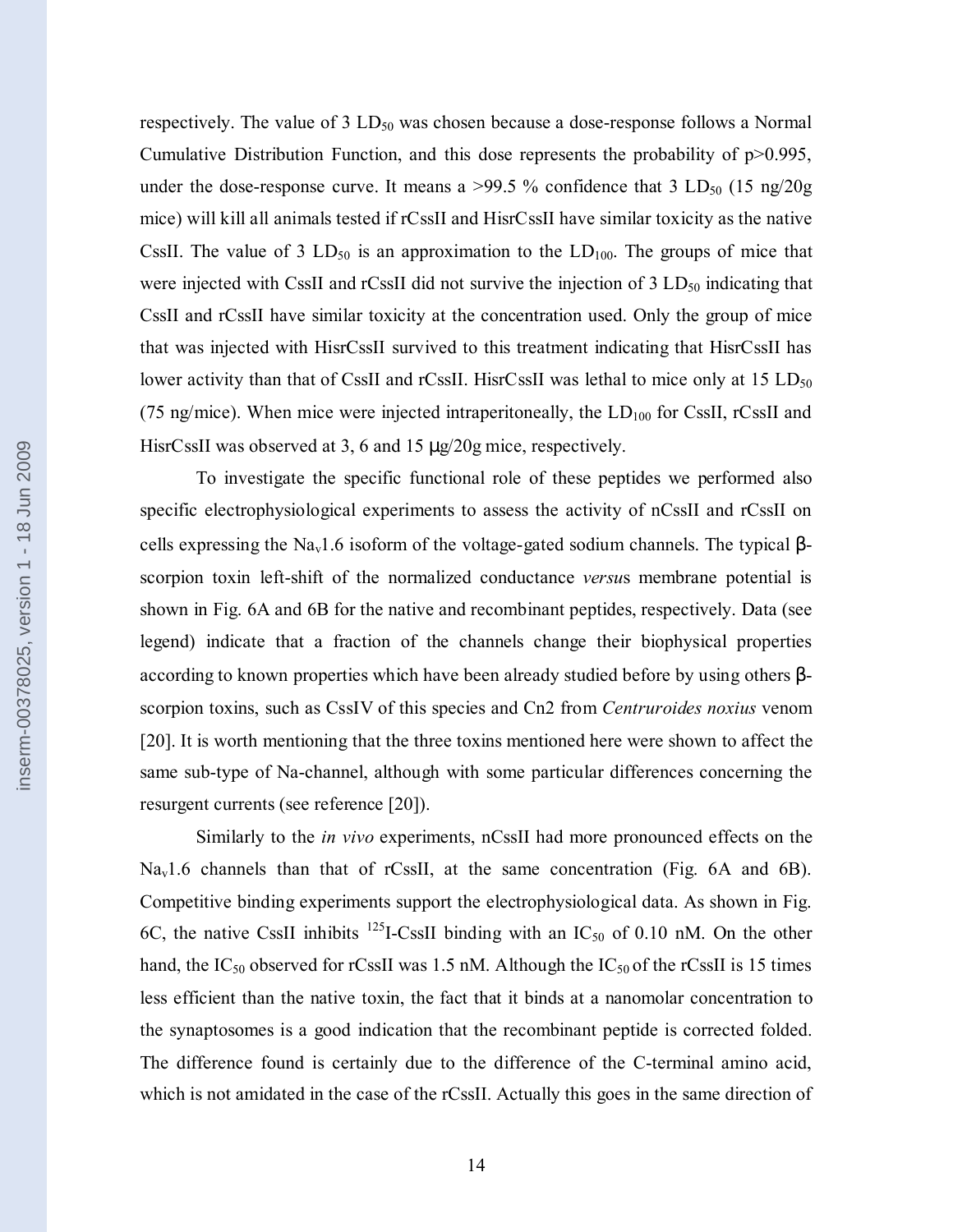earlier reported work by Lebrun et al. 1997 [28] found for toxin HsTx1 of *Heterometrus spinnifer* scorpion venom. The authors showed that lack of amidation of HsTx1 decreases the binding affinity to the synaptosomes membranes. On the whole, all these biological activity data not only converge in showing similar differences in the effects, but also suggest that probably these peptides will affect also other  $Na<sup>+</sup>$  channel isoforms that are expressed in brain [29]. Experiments are in progress to clarify this point. Meanwhile, the fact that CssII affects Nav1.6, which has been detected during developmental myelination and during remyelination at the node of Ranviers in the peripheral nervous system [30], correlates well with the observation that CssII cause most of the subcutaneous toxicity of the sting of *C.s. suffusus*.

The *E. coli* system used for the recombinant expression of rCssII is not capable of producing a C-terminal asparagine amidated form as the specialized cells of the venom glands of the scorpion do, but the rCssII have the same *in vivo* activity. It has been observed in sodium channel neurotoxins from spiders and scorpions that C-terminus amidated peptides have stronger affinity for their sodium channel receptors [9, 24]; that is, the exchange of an anionic charge for a neutral one at the C-terminus increases the overall positive charge of amidated peptides which is correlated with their receptor affinities [31].

In our opinion, this communication reports in detail the misfolded products of a four-disulfide bridge toxin (rCssII) when expressed in a heterologous system. As it was mentioned in the Introductory section of this report, this is an important contribution due to the fact that most literature concerning this subject have failed to achieve a correct, fully folded toxin, when dealing with a small peptide heterologously expressed, which contains 8 cysteines and can theoretical form up to 105 isoforms, if considered only the disulfide pairing possibility. Obviously, in the scorpion, the molecular machinery in charge of its production directs the formation of the correct folding.

In previous publications a modified version of rCssII was reported, in a thioredoxin mutant strain of *E. coli* (see reference 3), but no attention was given to describe the possible multiple isoforms generated during heterologous expression, neither in which form the toxin was finally obtained. The unidimensional NMR data presented is not accompanied by a control experiment with native CssII. The biological assay included refers to inhibition of  $[{}^{3}H]GABA$  uptake in PC12 cells *in vitro*, but this method certainly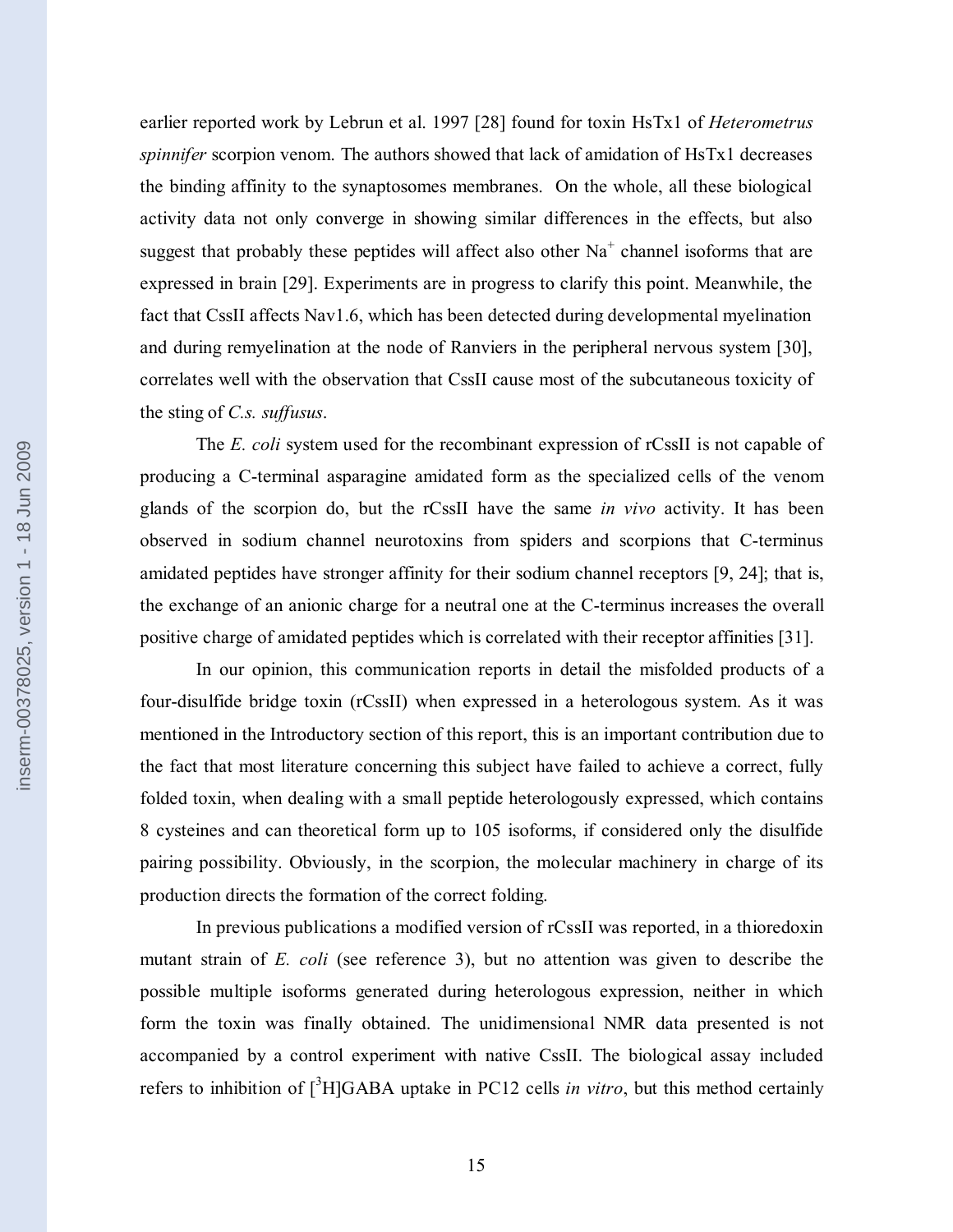lacks more precision for the purpose of showing exactly the same behavior as the native toxin. Direct lethality tests on animals were not performed neither fine electrophysiological assays are shown. At least two other publications concerning a successful heterogously expression of scorpion toxins containing four disulfide bridges were reported using toxins LqhαIT and LqhIT2 from the scorpion Leiurus quinquestriatus hebraeus [6, 7]. The product of expression was recovered from inclusion bodies, but no specification of possible miss folded isoforms was discussed, although they did use denaturation and refolding *in vitro*, as we describe here. Additionally their recombinant toxins had an extra amino acid at the N-terminal side. For these reasons, we are confident that our results, open the field for production of site-directed mutants to study the structure-function relationship of this toxin with voltage-dependent sodium channels (Nav1.6) as well as for research of antivenom production, using recombinant material.

#### **Acknowledgements**

This work was supported by grants from Institute Bioclón S.A., CONACyT-MOR-2004-C02-002, and DGAPA IN226006 (UNAM) to L.D.P. and G.C. repectively, and MIUR-PRIN 2005-2001055320 to EW. The confirmation of the amino acid sequence of rCssII by Dr. Fernando Zamudio and the mass spectrometry determination conducted by Dr. Cesar Batista are greatly acknowledged. The authors also acknowledge the kind assistance of Timoteo Olamendi and advice of Blanca Ramos and Alejandro Olvera for cloning pQE30XaCssII, and Dr. Gloria Saab for CD spectra. ES is a postDoc at the University of Milano-Bicocca.

#### **References**

- [1] L. Vega Franco, M. Lia Jaime, [Epidemiologic considerations on scorpion stings in Durango city], Rev Invest Salud Publica 26 (1966) 7-21.
- [2] M. F. Martin, L. G. Garcia y Perez, M. el Ayeb, C. Kopeyan, G. Bechis, E. Jover, H. Rochat, Purification and chemical and biological characterizations of seven toxins from the Mexican scorpion, Centruroides suffusus suffusus, J. Biol. Chem. 262 (1987) 4452-4459.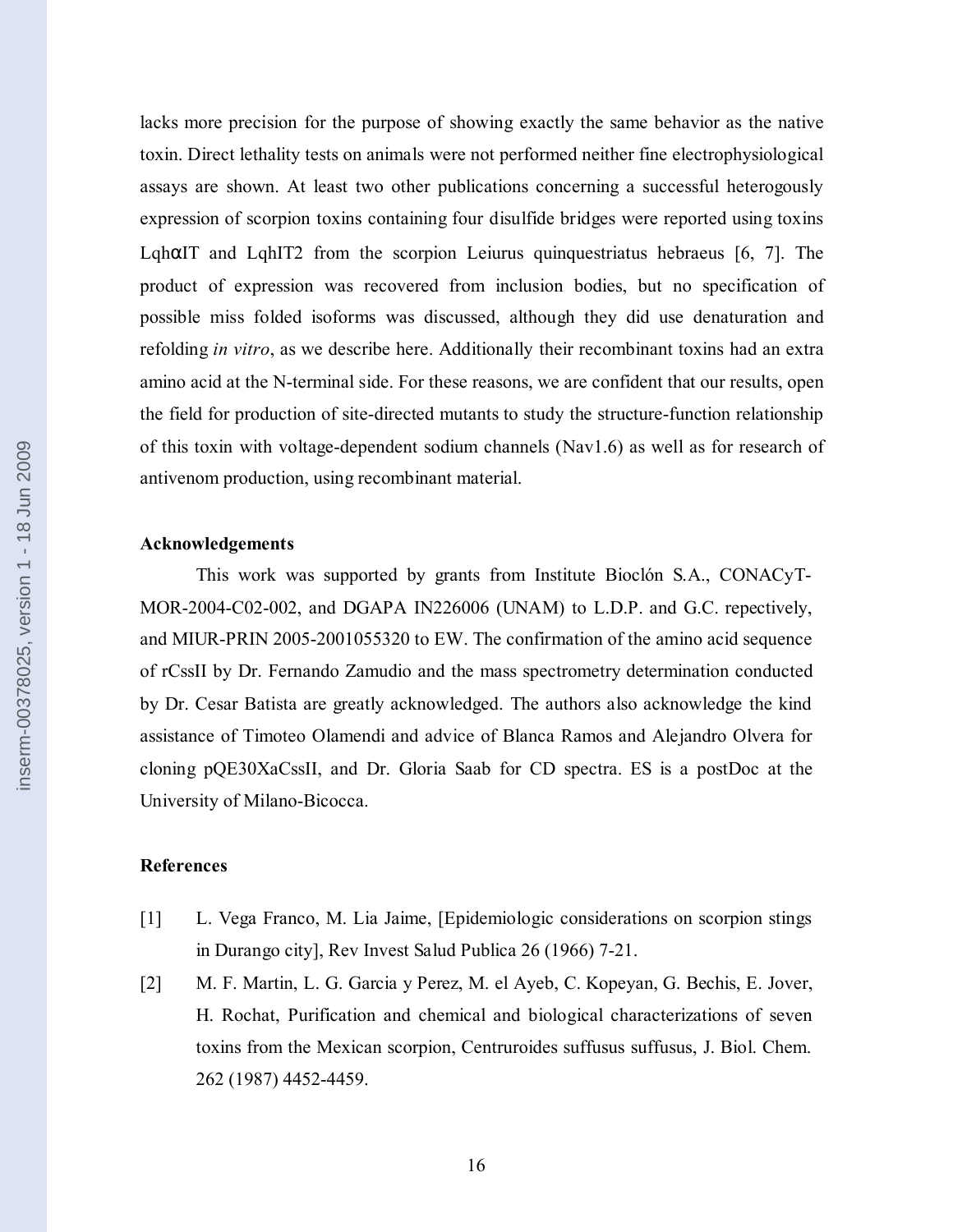- [3] T. M. Johnson, M. W. Quick, T. T. Sakai, N. R. Krishna, Expression of functional recombinant scorpion beta-neurotoxin Css II in E. coli, Peptides 21 (2000) 767- 772.
- [4] C. Legros, B. Ceard, H. Vacher, P. Marchot, P. E. Bougis, M. F. Martin-Eauclaire, Expression of the standard scorpion alpha-toxin AaH II and AaH II mutants leading to the identification of some key bioactive elements, Biochim Biophys Acta 1723 (2005) 91-99.
- [5] C. Li, W. Liu, F. Bossmans, R. H. Zhu, J. Tytgat, D. C. Wang, Expression, renaturation and functional analysis of an excitatory insect-specific toxin from scorpion Buthus martensii Karsch, Protein Pept Lett 12 (2005) 635-638.
- [6] N. Zilberberg, D. Gordon, M. Pelhate, M. E. Adams, T. M. Norris, E. Zlotkin, M. Gurevitz, Functional expression and genetic alteration of an alpha scorpion neurotoxin, Biochemistry 35 (1996) 10215-10222.
- [7] M. Turkov, S. Rashi, Z. Noam, D. Gordon, R. Ben Khalifa, M. Stankiewicz, M. Pelhate, M. Gurevitz, In vitro folding and functional analysis of an anti-insect selective scorpion depressant neurotoxin produced in E. coli, Protein Expr Purif 10 (1997) 123-131.
- [8] S. Banerjee, E. V. Curto, M. Beckman, G. B. Brown, J. Zhong, N. R. Krishna, Expression of functional scorpion neurotoxin Lqq-V in E.coli, Peptides 27 (2006) 49-54.
- [9] K. Benkhadir, R. Kharrat, S. Cestele, A. Mosbah, H. Rochat, M. El Ayeb, H. Karoui, Molecular cloning and functional expression of the alpha-scorpion toxin BotIII: pivotal role of the C-terminal region for its interaction with voltagedependent sodium channels, Peptides 25 (2004) 151-161.
- [10] M. F. Martin-Eauclaire, M. Sogaard, C. Ramos, S. Cestele, P. E. Bougis, B. Svensson, Production of active, insect-specific scorpion neurotoxin in yeast, Eur J Biochem 223 (1994) 637-645.
- [11] B. Bouhaouala-Zahar, R. Benkhalifa, N. Srairi, I. Zenouaki, C. Ligny-Lemaire, P. Drevet, F. Sampieri, M. Pelhate, M. El Ayeb, A. Menez, H. Karoui, F. Ducancel, A chimeric scorpion alpha-toxin displays de novo electrophysiological properties similar to those of alpha-like toxins, Eur J Biochem 269 (2002) 2831-2841.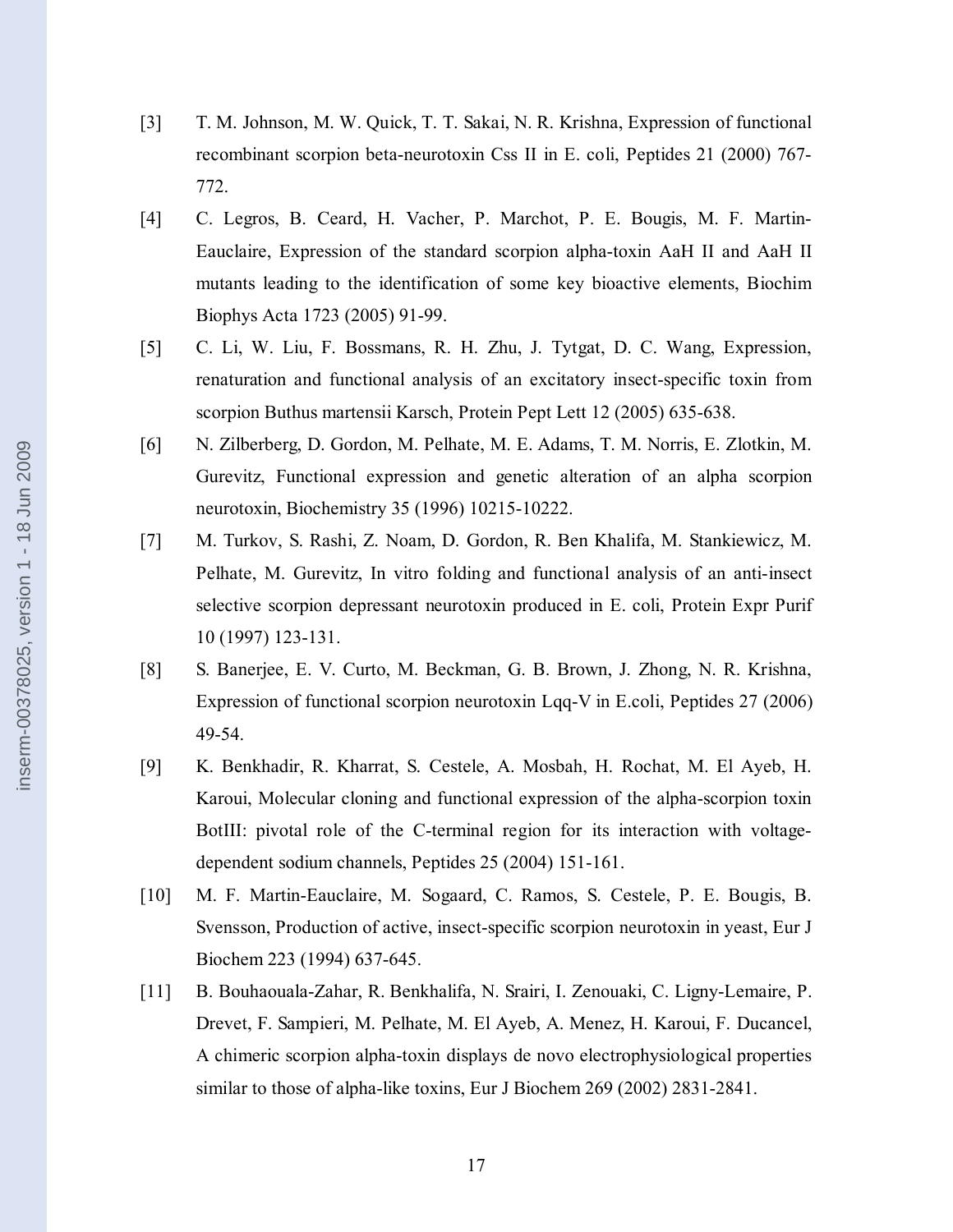- [12] L. Cohen, I. Karbat, N. Gilles, O. Froy, G. Corzo, R. Angelovici, D. Gordon, M. Gurevitz, Dissection of the functional surface of an anti-insect excitatory toxin illuminates a putative "hot spot" common to all scorpion beta-toxins affecting Na+ channels, J. Biol. Chem. 279 (2004) 8206-8211.
- [13] L. Cohen, I. Karbat, N. Gilles, N. Ilan, M. Benveniste, D. Gordon, M. Gurevitz, Common features in the functional surface of scorpion beta-toxins and elements that confer specificity for insect and mammalian voltage-gated sodium channels, J Biol Chem 280 (2005) 5045-5053.
- [14] A. Prochnicka-Chalufour, G. Corzo, H. Satake, M. F. Martin-Eauclaire, A. R. Murgia, G. Prestipino, G. D'Suze, L. D. Possani, M. Delepierre, Solution structure of discrepin, a new K+-channel blocking peptide from the alpha-KTx15 subfamily, Biochemistry 45 (2006) 1795-1804.
- [15] U. K. Laemmli, Cleavage of structural proteins during the assembly of the head of bacteriophage T4, Nature 227 (1970) 680-685.
- [16] F. D. Sonnichsen, Van Eyk, J.E., Hodges, R.S., Sykes, B.D., Effect of trifluoroethanol on protein secondary structure: an NMR and CD study using a synthetic actin peptide, Biochemistry 31 (1992) 8790-8798.
- [17] M. A. Andrade, P. Chacón, J. J. Merelo, F. Morán, Evaluation of secondary structure of proteins from UV circular dichroism using an unsupervised learning neural network, Prot. Eng. 6 (1993) 383-390.
- [18] G. Corzo, E. Villegas, T. Nakajima, Isolation and structural characterization of a peptide from the venom of scorpion with toxicity towards invertebrates and vertebrates, Prot. Pep. Lett. 8 (2001) 385-393.
- [19] J. S. Oliveira, E. Redaelli, A. J. Zaharenko, R. Restano Cassulini, K. Konno, D. C. Pimenta, J. C. Freitas, J. J. Clare, E. Wanke, Binding specificity of sea anemone toxins to Nav 1.1-1.6 sodium channels: unexpected contributions from differences in the IV/S3-S4 outer loop, 279 (2004) 33323-33235.
- [20] E. Schiavon, T. Sacco, R. Cassulini, G. Gurrola, F. Tempia, L. D. Possani, E. Wanke, Resurgent current and voltage sensor trapping enhanced activation by a beta-scorpion toxin solely in Nav1.6 channel. Significance in mice Purkinje neurons, J. Biol. Chem. 281 (2006) 20326-20337.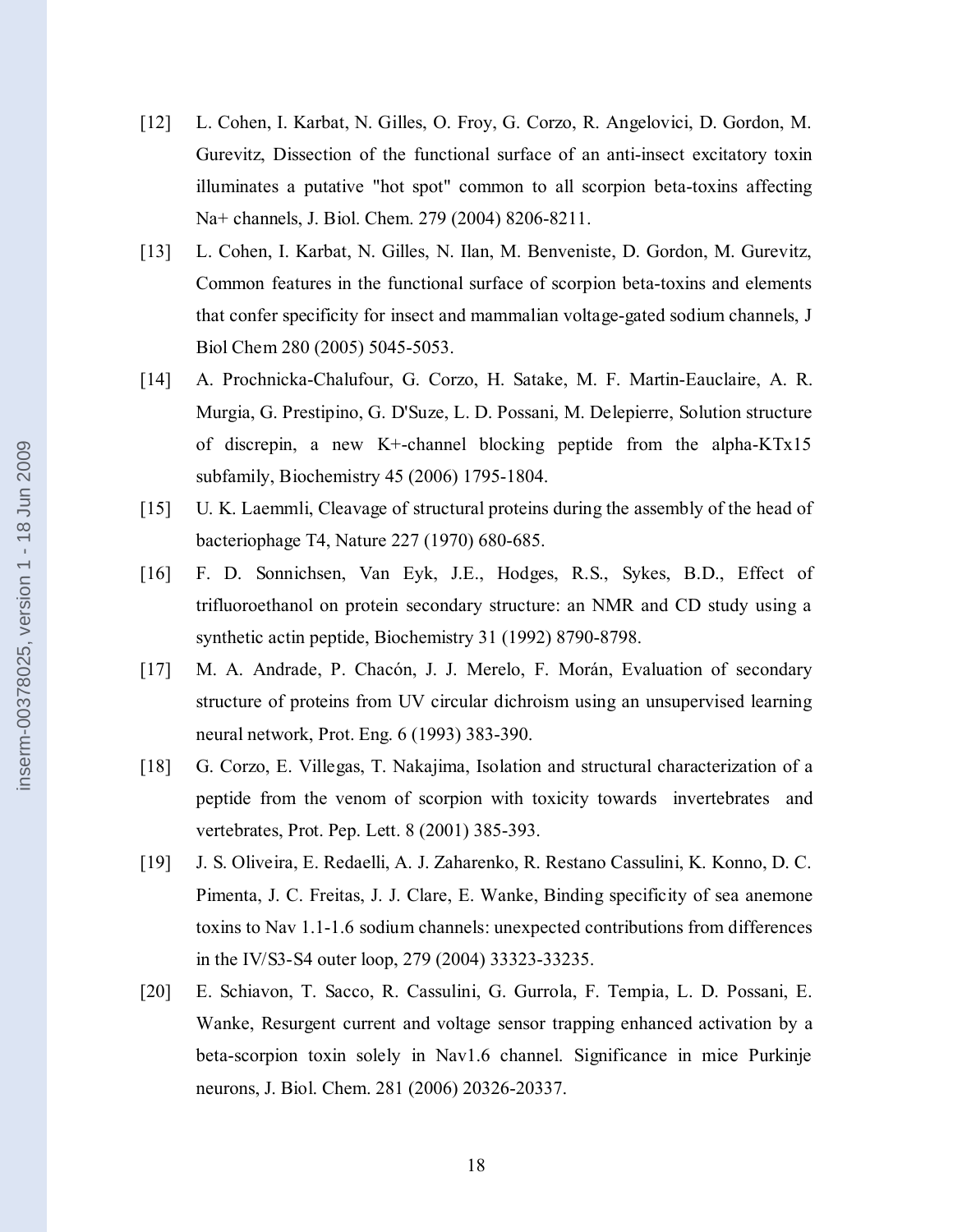- [21] S. Cestele, Y. Qu, J. C. Rogers, H. Rochat, T. Scheuer, W. A. Catterall, Voltage sensor-trapping: enhanced activation of sodium channels by beta-scorpion toxin bound to the S3-S4 loop in domain II, Neuron 21 (1998) 919-931.
- [22] S. Cestele, C. Kopeyan, R. Oughideni, P. Mansuelle, C. Granier, H. Rochat, Biochemical and pharmacological characterization of a depressant insect toxin from the venom of the scorpion Buthacus arenicola, Eur J Biochem 243 (1997) 93-99.
- [23] K. E. Volynski, E. D. Nosyreva, Y. A. Ushkaryov, E. V. Grishin, Functional expression of alpha-latrotoxin in baculovirus system, FEBS Lett 442 (1999) 25- 28.
- [24] G. Corzo, P. Escoubas, E. Villegas, I. Karbat, D. Gordon, M. Gurevitz, T. Nakajima, N. Gilles, A spider toxin that induces a typical effect of scorpion alphatoxins but competes with beta-toxins on binding to insect sodium channels, Biochemistry 44 (2005) 1542-1549.
- [25] S. M'Barek, Z. Fajloun, S. Cestele, C. Devaux, P. Mansuelle, A. Mosbah, B. Jouirou, M. Mantegazza, J. Van Rietschoten, M. El Ayeb, H. Rochat, J. M. Sabatier, F. Sampieri, First chemical synthesis of a scorpion alpha-toxin affecting sodium channels: the Aah I toxin of Androctonus australis hector, J Pept Sci 10 (2004) 666-677.
- [26] E. P. Loret, F. Sampieri, A. Roussel, C. Granier, H. Rochat, Conformational flexibility of a scorpion toxin active on mammals and insects: a circular dichroism study, Proteins 8 (1990) 164-172.
- [27] E. P. Loret, M. F. Martin-Eauclaire, P. Mansuelle, F. Sampieri, C. Granier, H. Rochat, An anti-insect toxin purified from the scorpion Androctonus australis Hector also acts on the alpha- and beta-sites of the mammalian sodium channel: sequence and circular dichroism study, Biochemistry 30 (1991) 633-640.
- [28] B. Lebrun, R. Romi-Lebrun, M. F. Martin-Eauclaire, A. Yasuda, M. Ishiguro, Y. Oyama, O. Pongs, T. Nakajima, A four-disulphide-bridged toxin, with high affinity towards voltage-gated K+ channels, isolated from Heterometrus spinnifer (Scorpionidae) venom, Biochem J 328 ( Pt 1) (1997) 321-327.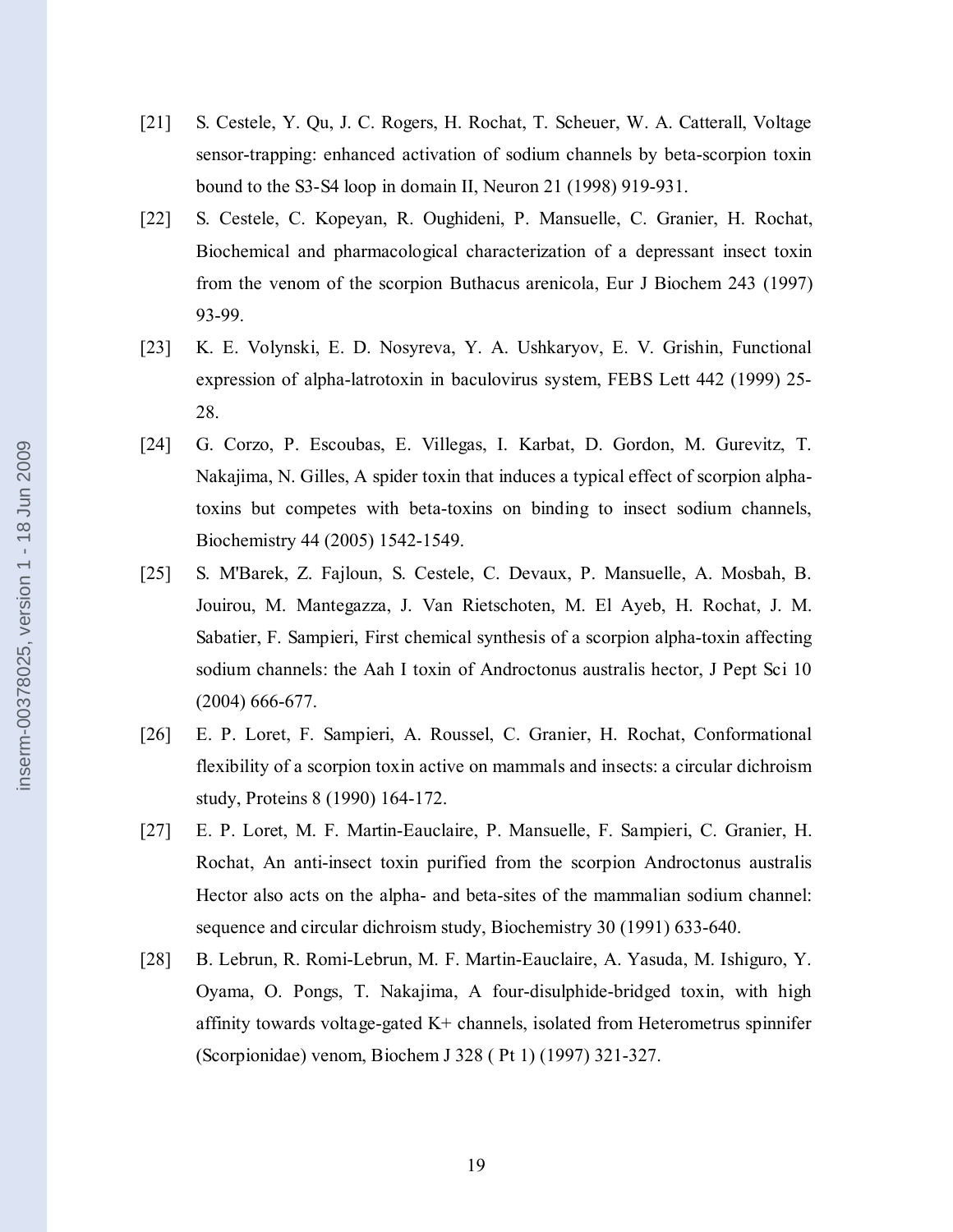- [29] J. H. Caldwell, K. L. Schaller, R. S. Lasher, E. Peles, S. R. Levinson, Sodium channel Nav1.6 is localized at nodes of Ranvier, dendrites, and synapses, Proc. Natl. Acad. Sci. USA 97 (2000) 5616-5620.
- [30] D. P. Schafer, A. W. Custer, P. Shrager, M. N. Rasband, Early events in node of Ranvier formation during myelination and remyelination in the PNS, Neuron Glia Biol. 2 (2006) 69-79.
- [31] G. Ferrat, F. Bosmans, J. Tytgat, C. Pimentel, B. Chagot, N. Gilles, T. Nakajima, H. Darbon, G. Corzo, Solution structure of two insect-specific spider toxins and their pharmacological interaction with the insect voltage-gated  $Na<sup>+</sup>$  channel, Proteins 59 (2005) 368-379.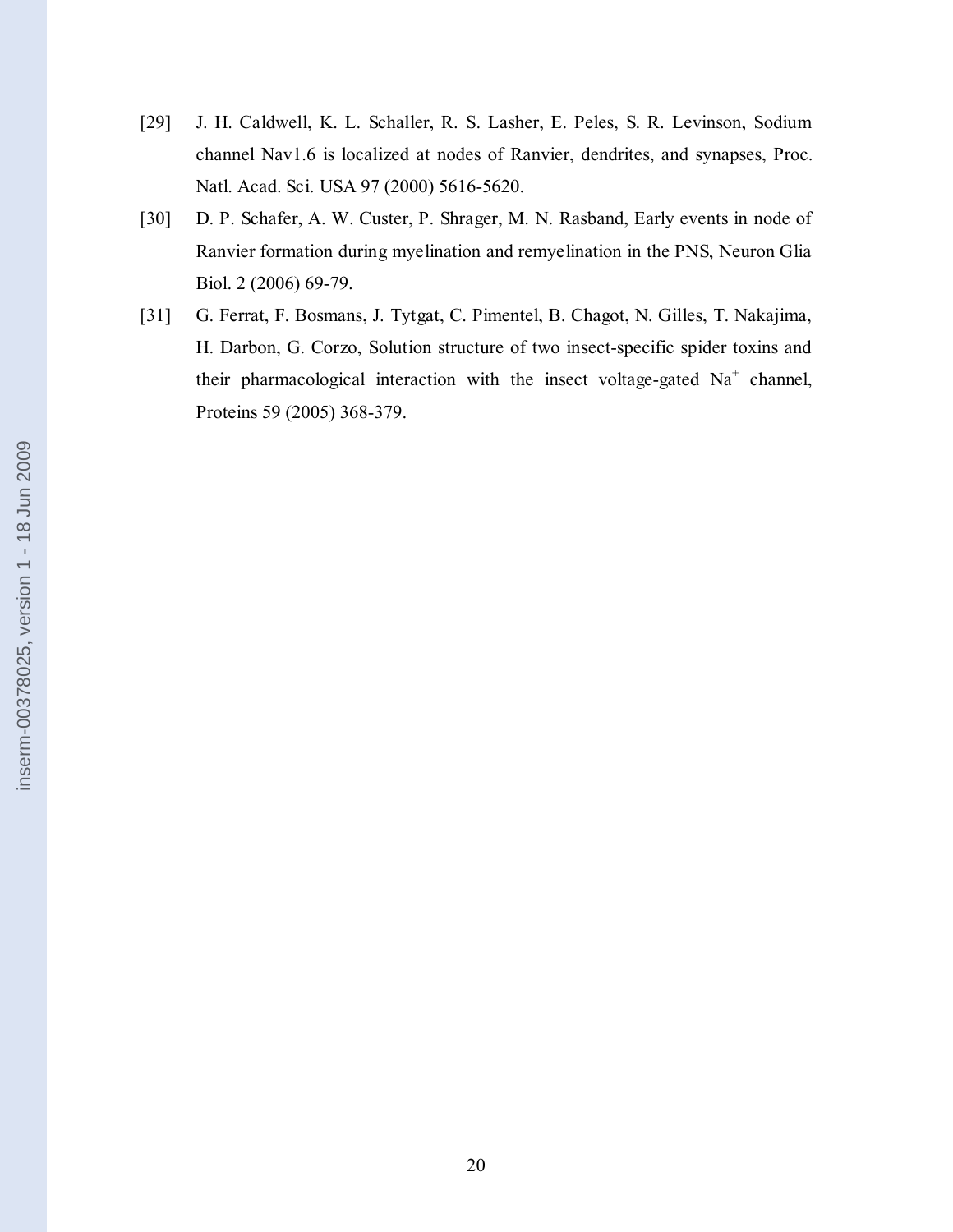#### **Figures legend**

Fig. 1. CssII-like gene and construction of the plasmid carrying CssII.

A). The nucleotide and amino acid sequence of CssII-like. B). Scheme of the expression vector pQE30XaCssII. The His-tag is part of the 5'-nucleotide sequence of pQE30, in such way that the sequence to be expressed is the one shown, in which the cleavage site for the restriction enzyme are indicated (BamHI and PstI). C). The oligonucleotides used for PCR.

Fig. 2. SDS-PAGE showning the expression of HisrCssII.

Lane 1 shows the molecular weight markers. Lane 2 and 4 the profile of proteins after induction. Lane 3, protein pattern after affinity column (upper bands are oligomers of HisrCssII). The protein band corresponding to HisrCssII is indicated by arrow. Lane 5, the protein content without IPTG induction. The content of protein applied in each lane was approximately 5µg.

Fig. 3. HPLC separation of HisrCssII and reduced HisrCssII.

The product obtained from the affinity column was directly loaded into the  $C_{18}$  reverse column (approx. 1 mg of protein). The components labeled 1 to 10 had the molecular mass expected for the recombinant HisrCssII peptide of 9,392.6 Da (label A). Only the fractions 4 to 6 contained lethal material to mice at 20µg/20 g of mice. The pooled multiple oxidized fractions (0.5 mg of protein, label A) were reduced with DTT, and loaded into the same HPLC. Superimposed to this chromatogram is the profile of the reduced HisrCssII (label B).

Fig. 4. HPLC separation of a properly folded HisrCssII and rCssII.

A). The *in vitro* oxidized peptide (100 µg protein, label A) was separated using an analytic  $C_{18}$  column. Superimposed in this chromatogram is a profile of the previously reduced HisrCssII (300 µg protein, label B). B). The product of hydrolysis with protease Factor Xa was separated using an analytic  $C_{18}$  reverse-phase column. The HPLC trace corresponds to the digested material, showing the elution time of HisrCssII and rCssII,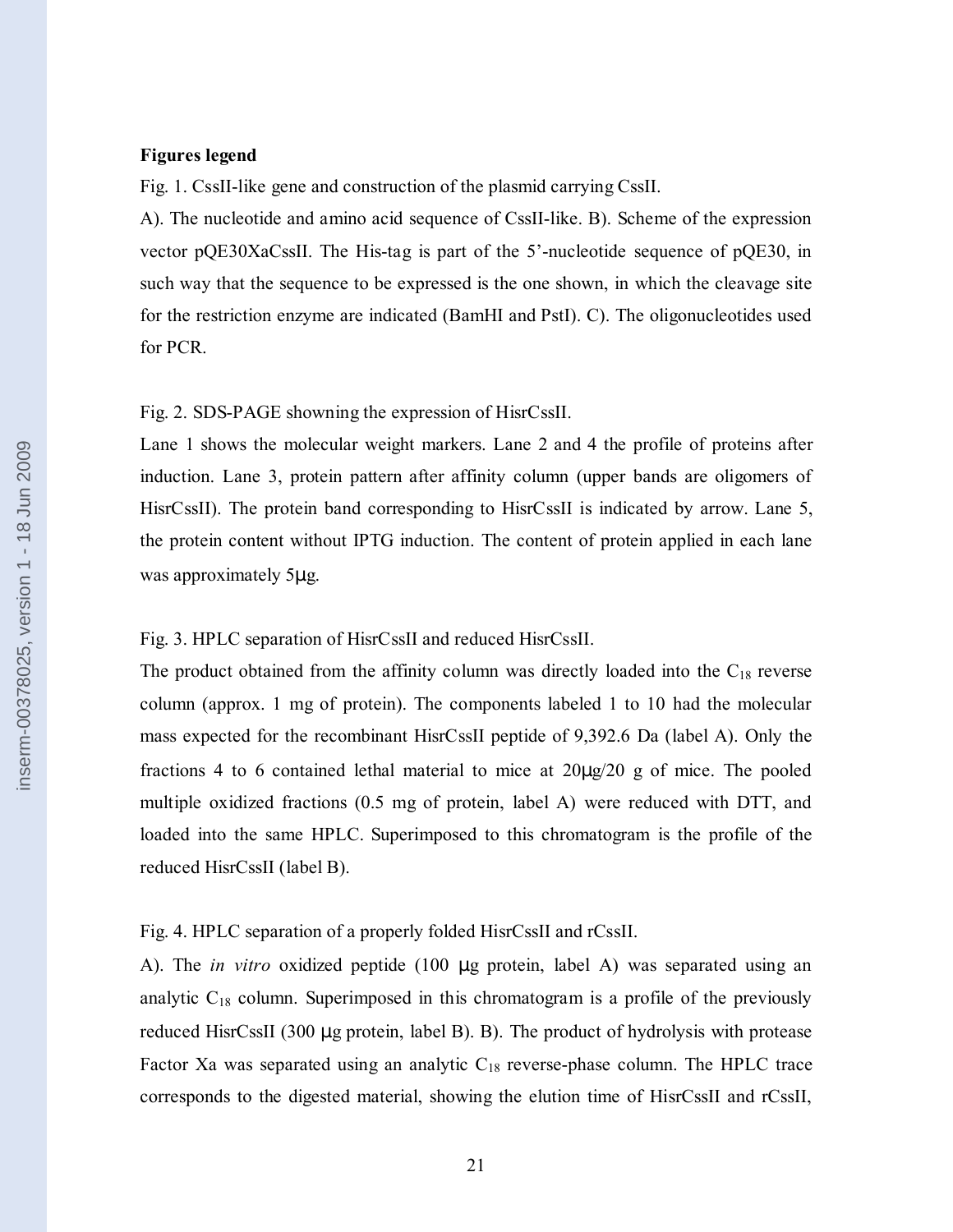respectively.

Fig. 5. Circular dichroism of native (nCssII) and recombinants CssII.

The secondary structure fractions of the CD spectra according to Andrade et al. [17] were; α-helix 0.14, 0.14, 0.15; β-sheet 0.32, 0.33, 0.33; and random coil 0.54, 0.53, 0.52 for rCss2, nCss2, and HisrCss2, respectively.

Fig. 6. Electrophysiological experiments in voltage-gated sodium channels and competitive inhibition of binding of 125I-CssII by nCssII and rCssII.

A). Normalized conductance obtained, before and after application of 560 nM nCssII, from experiments done on cells stably expressing the channel  $Na<sub>v</sub>1.6$ . Data are shown in control (closed squares) and during toxin application without prepulse (closed circles) or with prepulse (open triangles). Lines are best fit with sums of two Boltzmann relationships (of different amplitudes) representing channels bounded (toxin+pulse, half activation at  $-56\pm1.5$  mV, n=4) or unbounded (control, half activation at  $-16\pm1.2$  mV, n=4) by the peptide. Insets show superimposed traces, in an exemplary cell, at -50 and - 10 mV: upper left, control; upper right, toxin and no pulse; lower left, toxin and pulse. Notice that the toxin without pulse produced only a blocking effect and no left-shift.

B). Normalized conductance obtained, before and after application of 560 nM rCssII recombinant, from experiments similar to those shown in A and illustrated with the same symbols. Data are shown in control and during toxin application without or without prepulse. Lines are best fit with sums of two Boltzmann relationships representing channels bounded (toxin+pulse, half activation at  $-72\pm8.5$  mV, n=3) or unbounded (control, half activation at  $-23\pm 2.2$  mV, n=3) by the peptide. Insets show superimposed traces, in an exemplary cell, at -50 and -10 mV: upper left, control; upper right, toxin and no pulse; lower left, toxin and pulse. Notice that the toxin rCssII produced effects very similar to those shown in A for toxin nCssII.

C). The amount of  $^{125}$ I-CssII bound is expressed as the percentage of the maximal specific binding without additional toxin. Non-specific binding, determined in the presence of 70 nM CssII, was subtracted from all data points. The determined  $IC_{50}$  values were; nCssII:  $0.10 \pm 0.03$  nM and rCssII:  $1.54 \pm 0.03$  nM.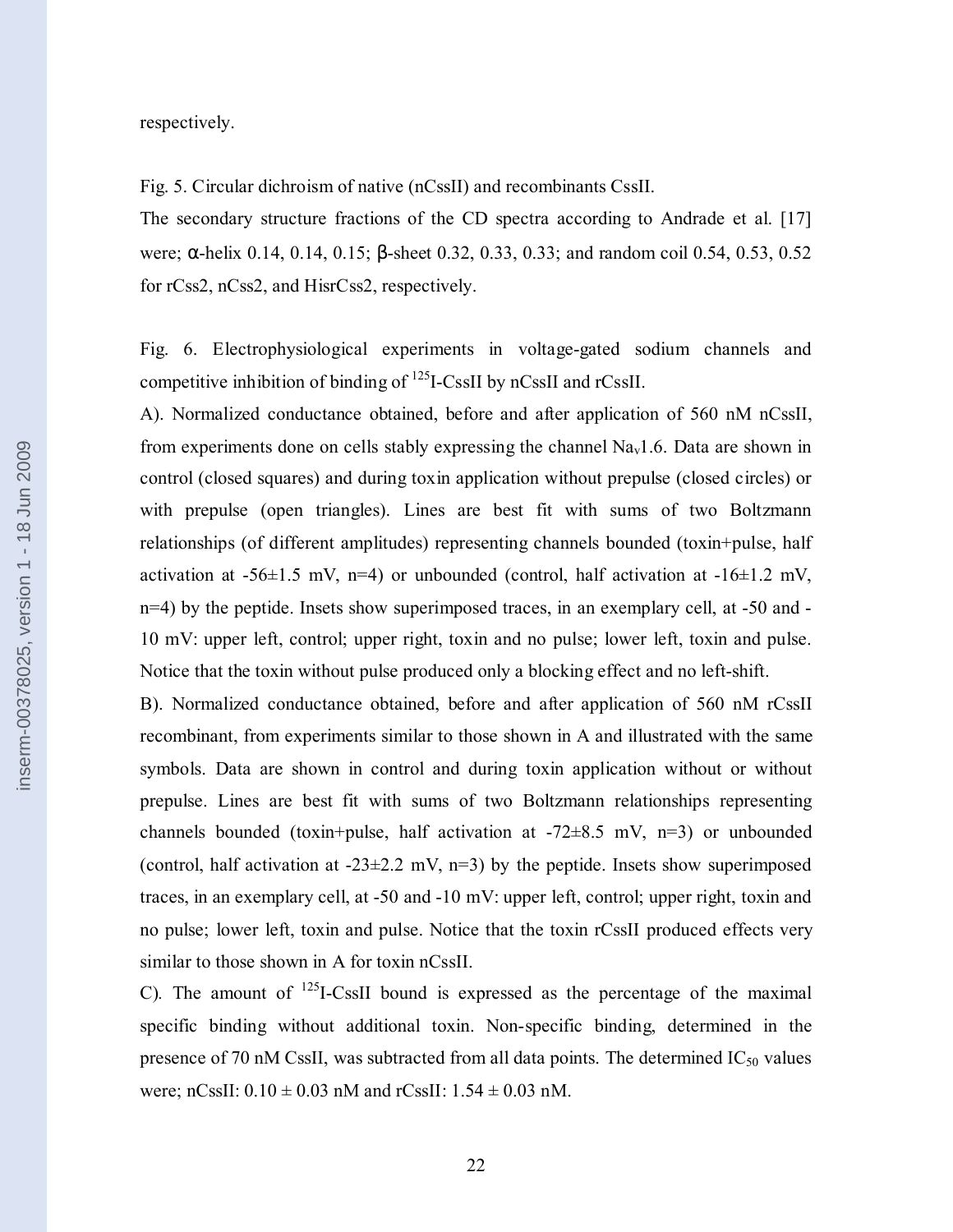A

|                                                              | 10                                                           |                                                              |     |  |  |   | 30  |     |   |     |   |     | 50 |     |     |     |     |   |   |    |    |  |
|--------------------------------------------------------------|--------------------------------------------------------------|--------------------------------------------------------------|-----|--|--|---|-----|-----|---|-----|---|-----|----|-----|-----|-----|-----|---|---|----|----|--|
| atAAAGAGGGCTATTTGGTAAGCAAGAGCACAGGCTGCAAATACGAATGCCTTAAATTGG |                                                              |                                                              |     |  |  |   |     |     |   |     |   |     |    |     |     |     |     |   |   | 60 |    |  |
|                                                              | К                                                            | Ε                                                            | G   |  |  | V | s   | к   | s |     | G |     | К  |     | Ε   |     |     |   |   | G  | 20 |  |
|                                                              |                                                              |                                                              | 70  |  |  |   |     |     |   | 90  |   |     |    |     |     | 110 |     |   |   |    |    |  |
| 61                                                           | GAGATAACGATTATTGCTTAGGGGAATGCAAACAGCAGTACGGAAAAAGCAGTGGCGGCT |                                                              |     |  |  |   |     |     |   |     |   |     |    |     | 120 |     |     |   |   |    |    |  |
| 21                                                           | D                                                            | N                                                            | D   |  |  |   | G   | Ε   |   | К   |   |     | Y  | G   | К   | s   | s   | G | G |    | 40 |  |
|                                                              | 130<br>150<br>170                                            |                                                              |     |  |  |   |     |     |   |     |   |     |    |     |     |     |     |   |   |    |    |  |
| 121                                                          | ATTGCTACGCTTTTGCGTGCTGGTGCACACACTTGTACGAACAAGCAGTGGTTTGGCCCC |                                                              |     |  |  |   |     |     |   |     |   |     |    |     | 180 |     |     |   |   |    |    |  |
| 41                                                           |                                                              |                                                              | А   |  |  |   | W   |     |   | н   |   |     |    |     |     |     |     |   |   |    | 60 |  |
|                                                              | 190                                                          |                                                              |     |  |  |   | 210 |     |   |     |   | 230 |    |     |     |     |     |   |   |    |    |  |
| 181                                                          | TTCCTAATAAAACATGCAACGGAAAATAAtggcaacgactttttattgtccactaacaga |                                                              |     |  |  |   |     |     |   |     |   |     |    |     | 240 |     |     |   |   |    |    |  |
| 61                                                           | Ν<br>Ν<br>К                                                  |                                                              |     |  |  |   |     | G K |   |     |   |     |    |     |     |     |     |   |   |    |    |  |
|                                                              | 250                                                          |                                                              |     |  |  |   |     | 270 |   |     |   |     |    | 290 |     |     |     |   |   |    |    |  |
| 241                                                          |                                                              | aatgttgtaacgctttttaatttcaattaaatgaaataaaatgttataccttcagtaaaa |     |  |  |   |     |     |   |     |   |     |    |     |     |     | 300 |   |   |    |    |  |
|                                                              |                                                              |                                                              | 310 |  |  |   |     |     |   |     |   |     |    |     |     |     |     |   |   |    |    |  |
| 301                                                          | aaaaaaaaaaaaaaaaaaaaaaaaa                                    |                                                              |     |  |  |   |     |     |   | 325 |   |     |    |     |     |     |     |   |   |    |    |  |





inserm-00378025, version 1 - 18 Jun 2009 inserm-00378025, version 1 - 18 Jun 2009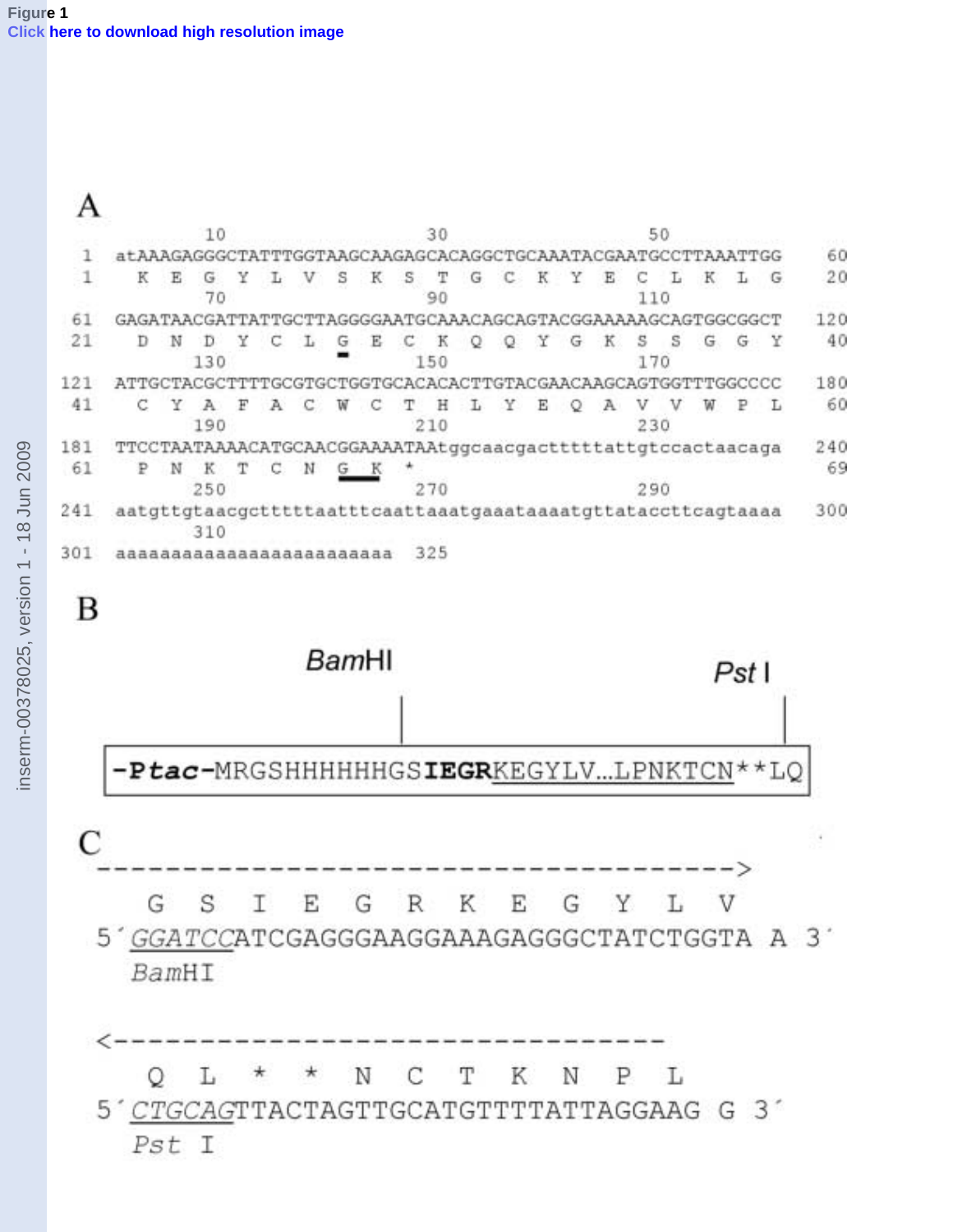# KDa 1 2 5 3 175 47.5 32.5 25 16.5  $6.5$ HisrCssII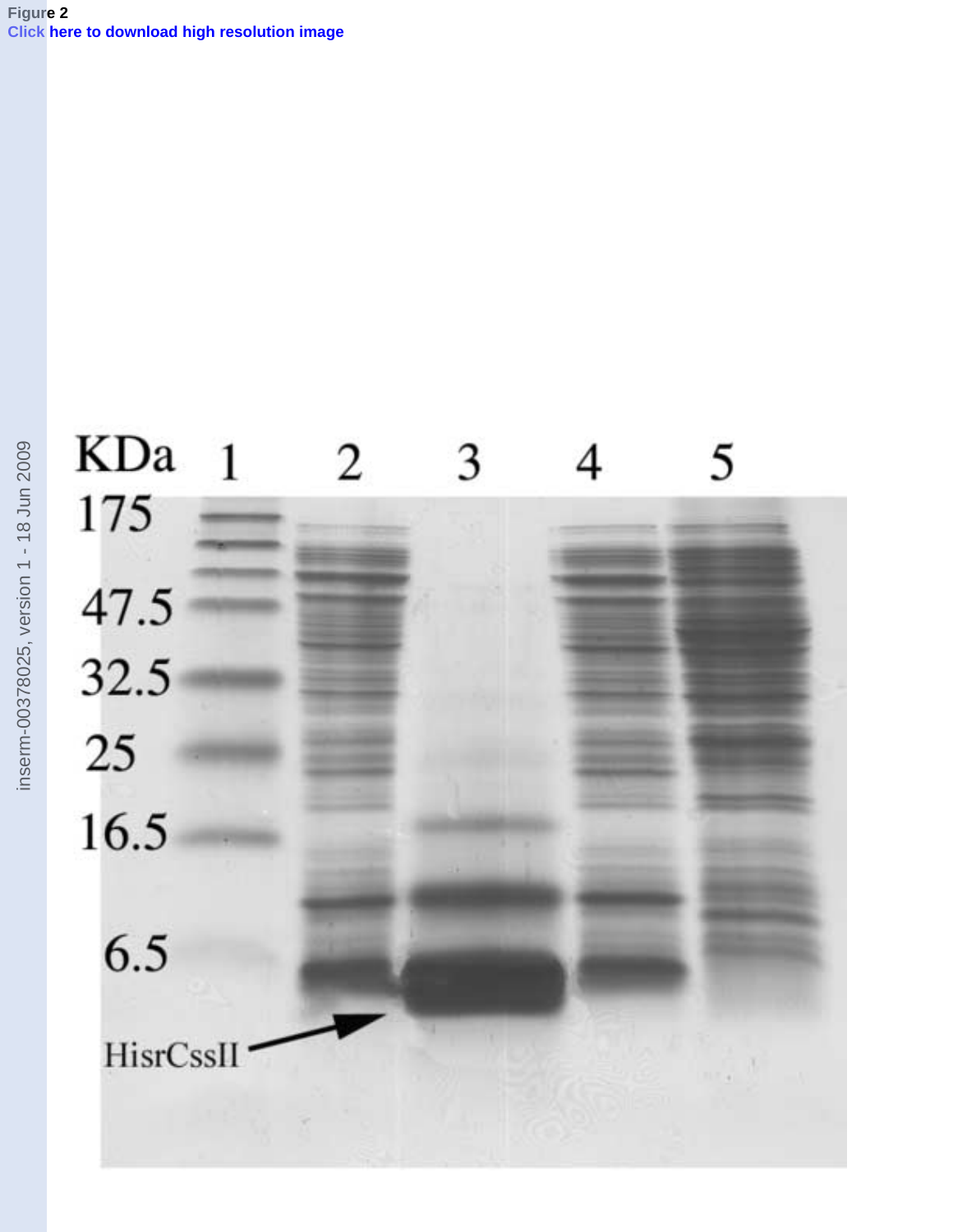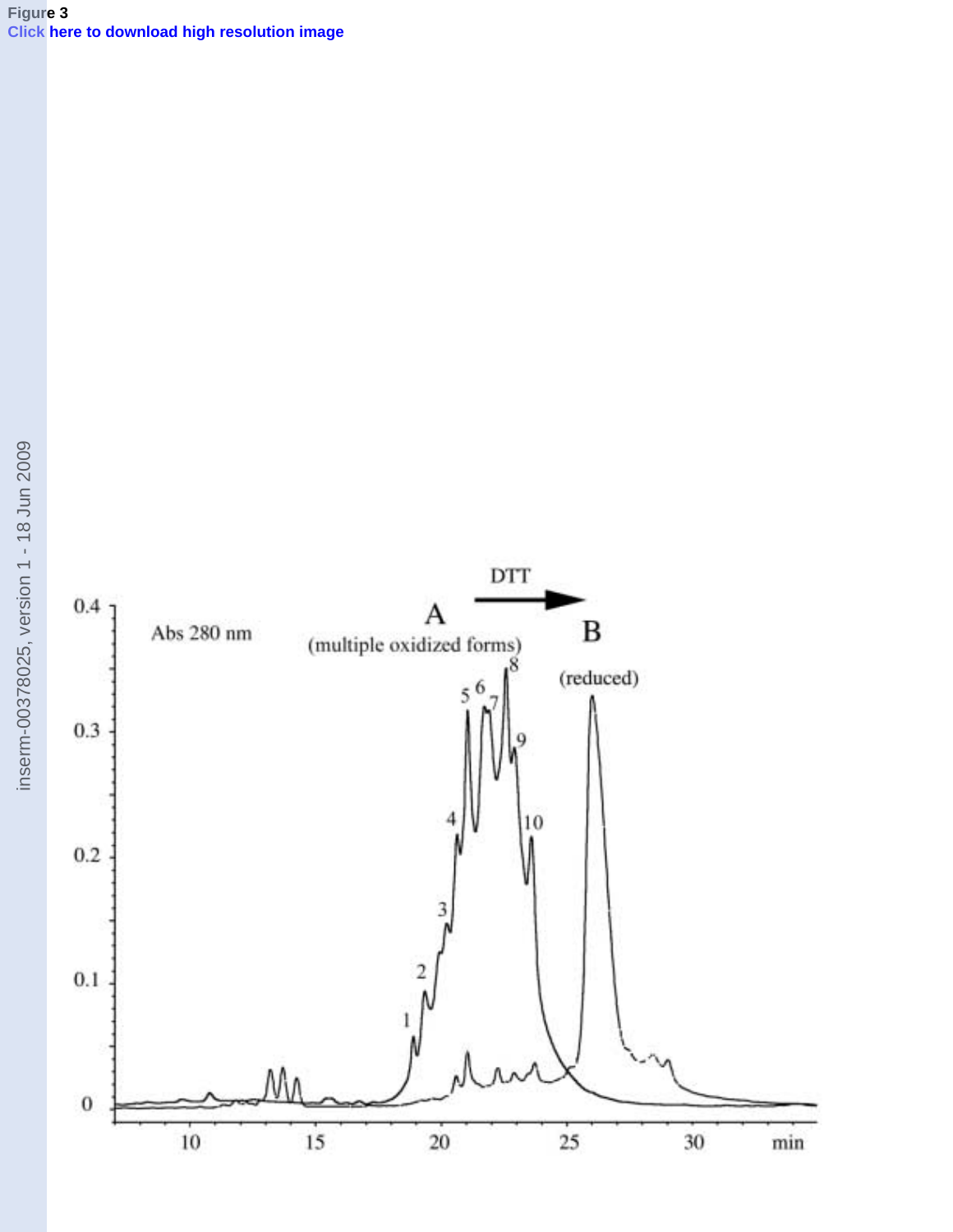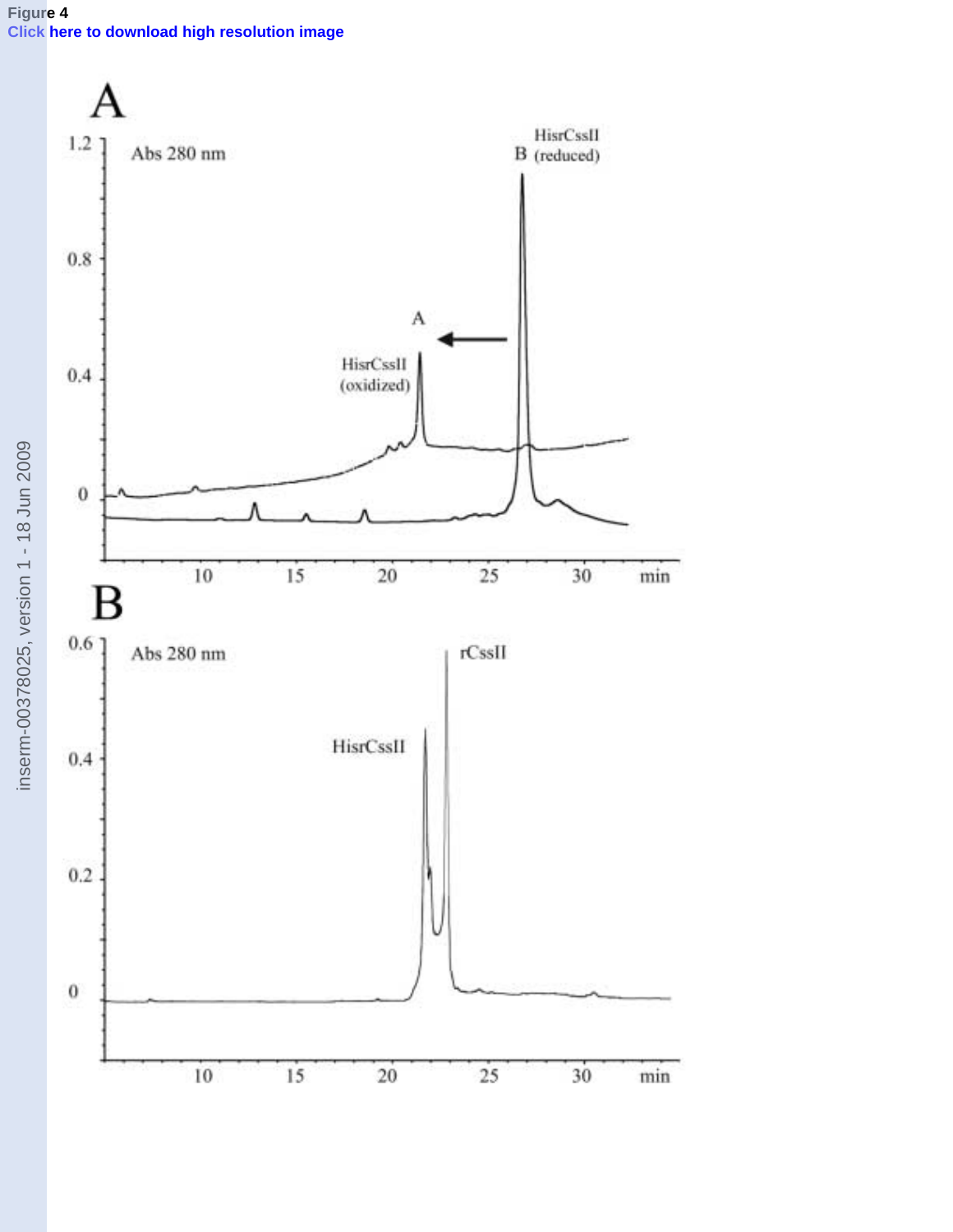#### **Figure 5 [Click here to download high resolution image](http://ees.elsevier.com/bbagen/download.aspx?id=55441&guid=7254fc95-a733-45a4-b23f-a40b691d86ff&scheme=1)**